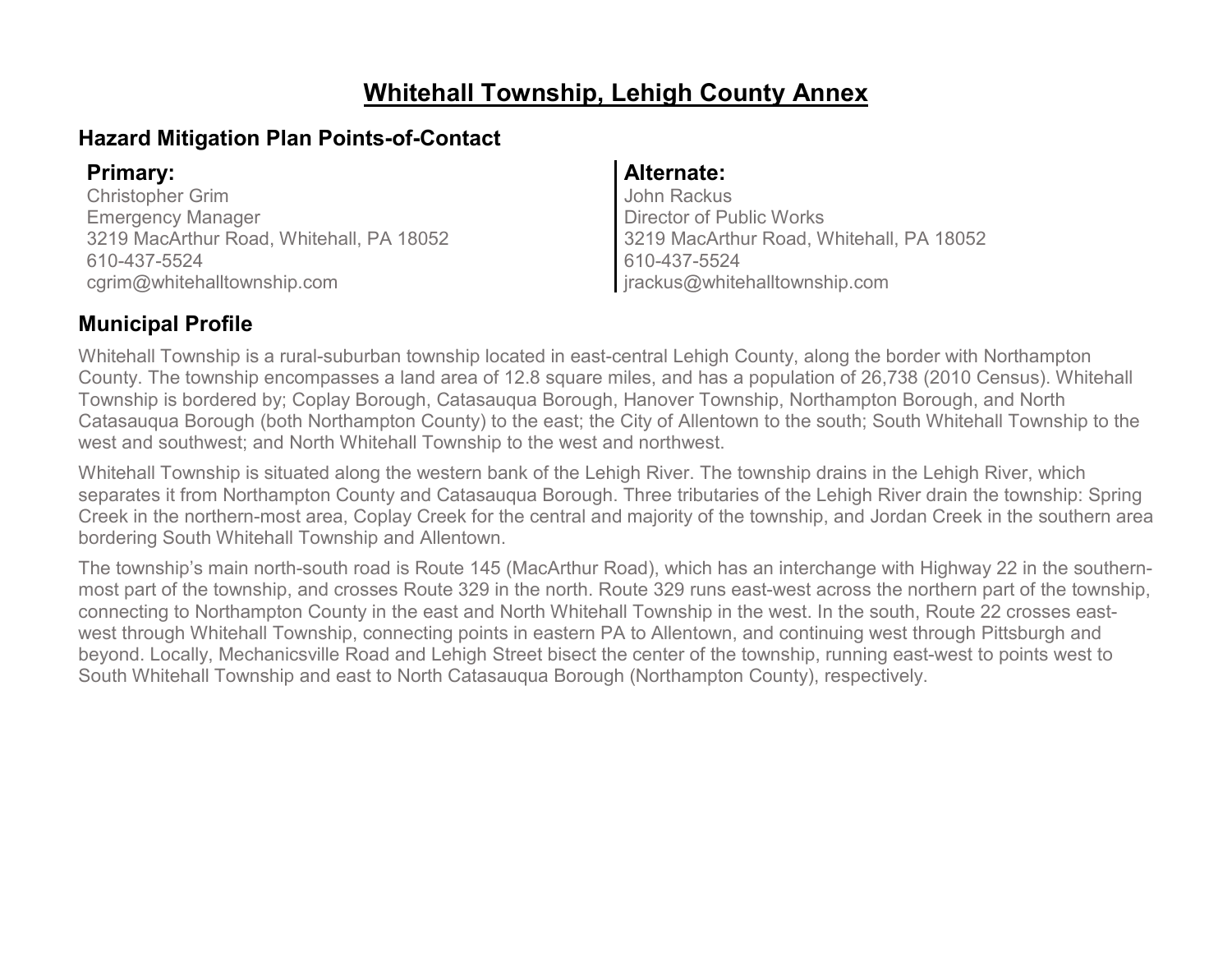#### **Municipal Participation**

1. Identify municipal stakeholders to be involved in the planning process such as, floodplain administrator, public works, emergency management, engineers, planners, etc., and include their specific role in the process.

| Jack Meyers, Deputy Mayor           | Lee Rackus, Director of Zoning / Development |
|-------------------------------------|----------------------------------------------|
| <b>Role: Deputy Mayor</b>           | Role:                                        |
| Christopher Grim, Emergency Manager | John Rackus, Director of Public Works        |
| Role:                               | Role:                                        |
| Carl Lagler, Engineer<br>Role:      |                                              |

- 2. Identify community stakeholders such as; neighborhood groups, religious groups, major employers / businesses, etc., that will be informed and / or involved in the planning process and describe how they will be involved.
- 3. Describe how the public **will be engaged** in the current planning process examples, newsletters, social media, etc., **and how they were engaged** since the 2013 Hazard Mitigation Plan.

The public will be notified via the township newsletter and social media.

#### **Compliance with the National Flood Insurance Program (NFIP)**

| <b>Topic</b>                                                                                                                                      | Identify source of information, if<br>different from the one listed.  | <b>Additional Comments</b> |
|---------------------------------------------------------------------------------------------------------------------------------------------------|-----------------------------------------------------------------------|----------------------------|
| <b>1. Staff Resources</b>                                                                                                                         |                                                                       |                            |
| Is the Community Floodplain Administrator (FPA) or NFIP Coordinator certified?                                                                    | <b>Community FPA</b>                                                  |                            |
| Is floodplain management an auxiliary function?                                                                                                   | <b>Community FPA</b>                                                  |                            |
| Provide an explanation of NFIP administration services (e.g., permit review, GGIS,<br>education or outreach, inspections, engineering capability) | <b>Community FPA</b>                                                  |                            |
| What are the barriers to running an effective NFIP program in the community, if any?                                                              | <b>Community FPA</b>                                                  |                            |
| 2. Compliance History                                                                                                                             |                                                                       |                            |
| Is the community in good standing with the NFIP?                                                                                                  | State NFIP Coordinator, FEMA NFIP<br>Specialist, or community records |                            |
| Are there any outstanding compliance issues (i.e., current violations)?                                                                           |                                                                       |                            |
| When was the most recent Community Assistance Visits (CAV) or Community<br>Assistance Contact (CAC)?                                              |                                                                       |                            |
| Is a CAV or CAC scheduled or needed?                                                                                                              |                                                                       |                            |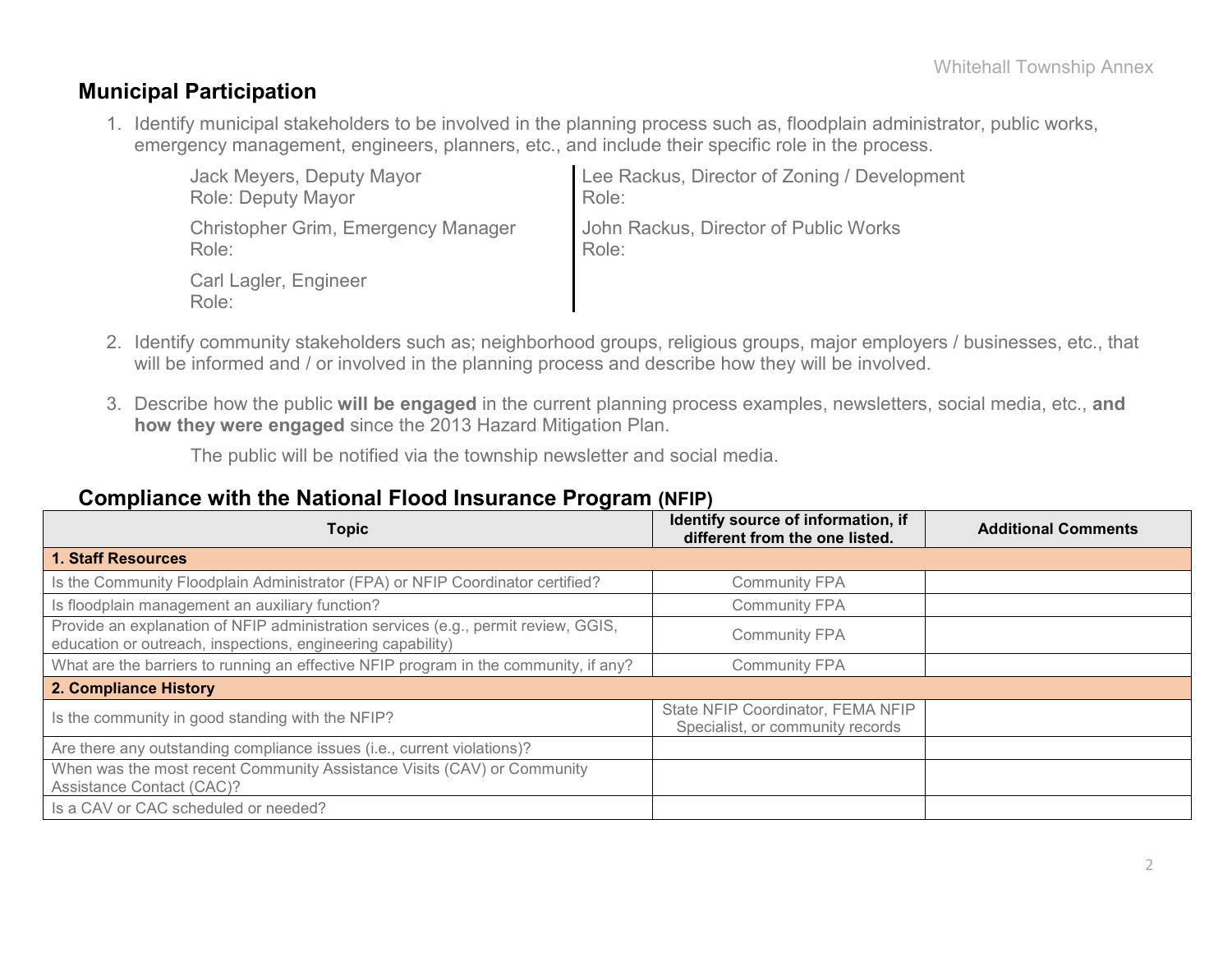### **Compliance with the National Flood Insurance Program (NFIP) –** *continued*

| <b>Topic</b>                                                                                                                                     | Identify source of information, if<br>different from the one listed.     | <b>Additional Comments</b> |
|--------------------------------------------------------------------------------------------------------------------------------------------------|--------------------------------------------------------------------------|----------------------------|
| 3. Regulation                                                                                                                                    |                                                                          |                            |
| When did the community enter the NFIP?                                                                                                           | <b>NFIP Community Status Book</b>                                        |                            |
| Are the Flood Insurance Rate Maps (FIRMs) digital or paper?<br>How are residents assisted with mapping?                                          | <b>Community FPA</b>                                                     |                            |
| Do floodplain regulations meet or exceed FEMA or State minimum requirements?<br>If so, in what ways?                                             | <b>Community FPA</b>                                                     |                            |
| Describe the permitting process                                                                                                                  | Community FPA, State, FEMA NFIP                                          |                            |
| <b>4. Insurance Summary</b>                                                                                                                      |                                                                          |                            |
| How many NFIP policies are in the community?<br>What is the total premium and coverage?                                                          | State NFIP Coordinator or<br><b>FEMA NFIP Specialist</b>                 |                            |
| How many claims have been paid in the community? What is the total amount of<br>paid claims? How many substantial damage claims have there been? | FEMA NFIP or<br><b>Insurance Specialist</b>                              |                            |
| How many structures are exposed to flood risk within the community?                                                                              | <b>Community FPA or GIS Analyst</b>                                      |                            |
| Describe any areas of flood risk with limited NFIP policy coverage                                                                               | Community FPA or<br><b>FEMA Insurance Specialist</b>                     |                            |
| 5. Community Rating System (CRS)                                                                                                                 |                                                                          |                            |
| Does the community participate in CRS?                                                                                                           | Community FPA, State, or FEMA NFIP                                       |                            |
| If so, what is the community's CRS Class Ranking?                                                                                                | Flood Insurance Manual<br>(http://www.fema.gov/floodinsurancemanual.gov) |                            |
| What categories and activities provide CRS points and how can the Class be<br>improved?                                                          |                                                                          |                            |
| Does the plan include CRS planning requirements?                                                                                                 | Community FPA, FEMA CRS<br>Coordinator, or ISO representative            |                            |

### **Community Assets**

Community assets are defined to include anything that is important to the character as well as the function of a community, and can be described in four categories, they are; people, economy, natural environment and built environment. Please identify the community assets and location under each category.

- **1. People**
	- Concentrations of vulnerable populations such as the elderly, physically or mentally disabled, non-English speaking, and the medically or chemically dependent.

Whitehall Township has two nursing homes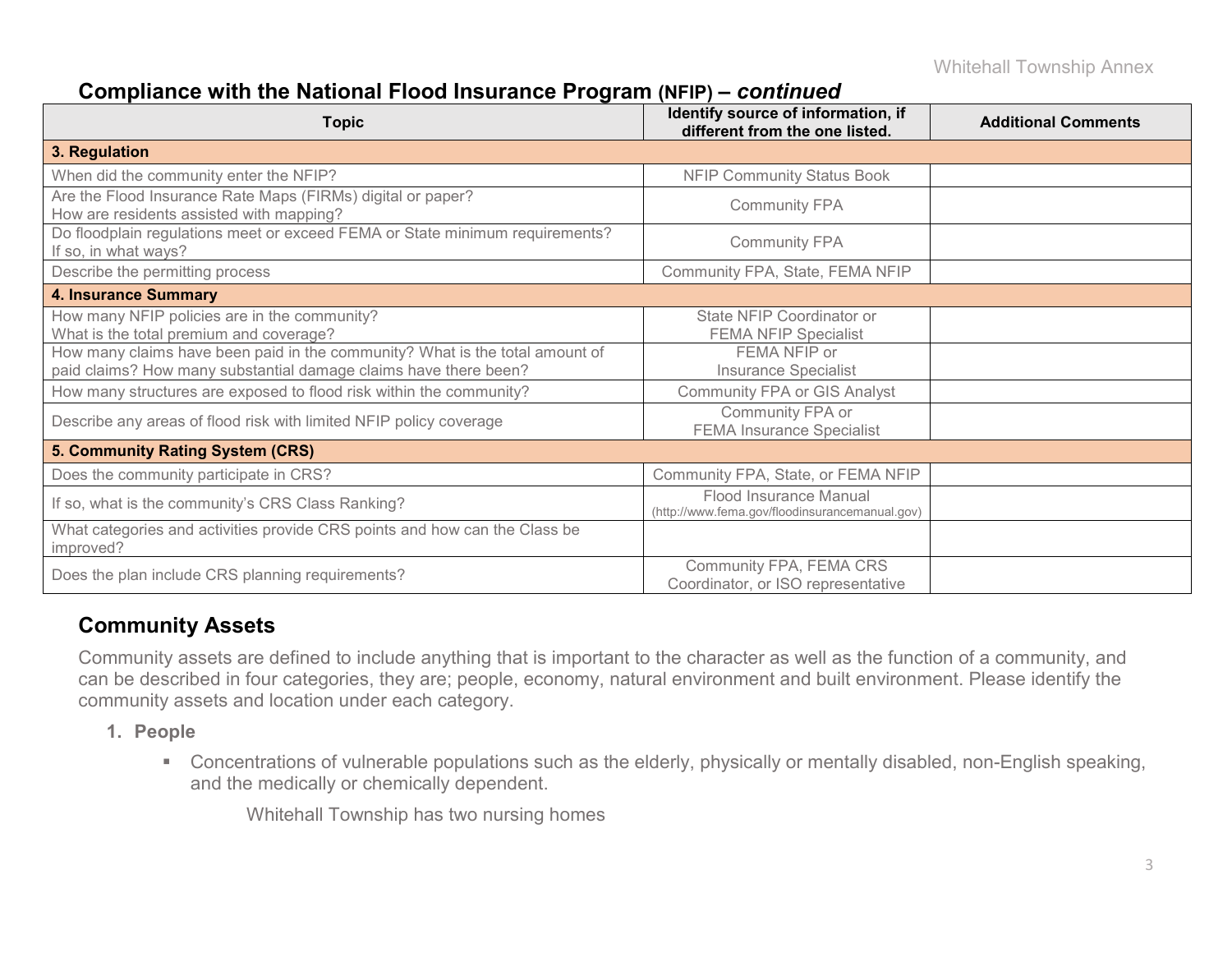#### **Community Assets –** *continued*

 Types of visiting populations where large numbers of people are concentrated such as visitors for special events and students.

Whitehall Township receives a large amount of visitors that are traveling thru the township to get to northern destinations and due to the large shopping centers / malls, we have.

#### **2. Economy**

Major employers, primary economic sectors such as agriculture and commercial centers where losses would have a severe impact on the community.

Whitehall Township has two major shopping malls and three major shopping centers in the community that would have a severe impact if there were losses. We have a large commercial base.

#### **3. Natural Environment**

Those areas / features that can provide protective functions that reduce the magnitude of hazard events such as, wetlands or riparian areas, and other environmental features important to protect.

#### **4. Built Environment**

- Existing structures such as, concentrations of buildings that may be more vulnerable to hazards based on location, age, construction type and / or condition of use.
- **Infrastructure systems such as water and wastewater facilities, power utilities, transportation systems,** communication systems, energy pipelines and storage.

A major pipeline traverses the township from west to east.

- High potential loss facilities such as, dams, locations that house hazardous materials, military and / or civilian defense installations.
- Critical facilities such as, hospitals, medical facilities, police and fires stations, emergency operations centers, shelters, schools and airports / heliports.

1 police station 5 fire stations<br>1 emergency operations center 6 Whitehall/Cop Whitehall/Coplay School District Campus - K-12 on one large campus

Cultural / historical resources such as, museums, parks, stadiums, etc.

2 historic buildings 3 trail systems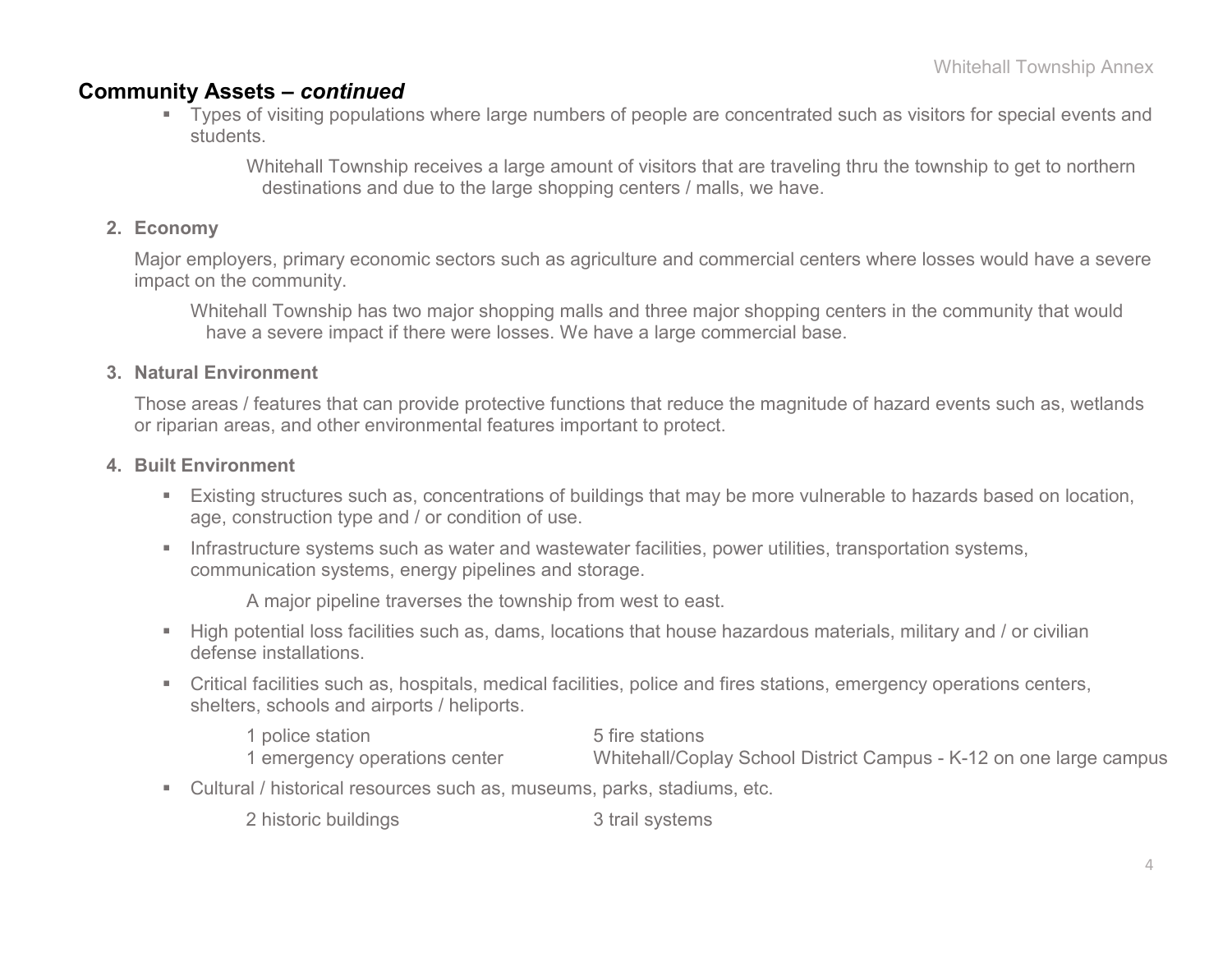# **Capability Assessment**

|            |                                                                  | <b>Status</b>                                                                                                                                                            |  |                                            |                                                               | <b>Effect on</b><br><b>Hazard Loss</b>                                                                  |                                                                            | Has the 2013                         | How can |  |
|------------|------------------------------------------------------------------|--------------------------------------------------------------------------------------------------------------------------------------------------------------------------|--|--------------------------------------------|---------------------------------------------------------------|---------------------------------------------------------------------------------------------------------|----------------------------------------------------------------------------|--------------------------------------|---------|--|
| Capability | <b>Regulatory</b><br>$\checkmark$ Tools<br>$\checkmark$ Programs | Development<br>Department /<br><b>Date</b><br>Place<br>Under<br><b>Agency</b><br><b>Adopted</b><br><b>Responsible</b><br>or<br>-Neutral<br>$\subseteq$<br><b>Updated</b> |  | <b>Reduction:</b><br>-Supports<br>-Hinders | <b>Change since</b><br>2013 Plan?<br>+ Positive<br>- Negative | <b>Plan been</b><br>integrated<br>into the<br><b>Regulatory</b><br><b>Tool/Program</b><br>? If so, how? | these<br>capabilities<br>be expanded<br>and improved<br>to reduce<br>risk? | <b>Additional</b><br><b>Comments</b> |         |  |
|            | Comprehensive Plan                                               | $\times$                                                                                                                                                                 |  |                                            | Planning,<br>Zoning &<br>Development                          |                                                                                                         |                                                                            |                                      |         |  |
|            | Capital Improvement Plan                                         | $\times$                                                                                                                                                                 |  |                                            | Administration                                                |                                                                                                         |                                                                            |                                      |         |  |
|            | Economic Development Plan                                        |                                                                                                                                                                          |  |                                            |                                                               |                                                                                                         |                                                                            |                                      |         |  |
|            | <b>Continuity of Operations Plan</b>                             |                                                                                                                                                                          |  | X                                          | Emergency<br>Management<br>Agency                             |                                                                                                         |                                                                            |                                      |         |  |
|            | Stormwater Management Plan /<br>Ordinance                        | $\times$                                                                                                                                                                 |  |                                            | Planning,<br>Zoning &<br>Development                          |                                                                                                         |                                                                            |                                      |         |  |
| Regulatory | Open Space Management Plan<br>(or Parks/Rec., Greenways Plan)    | $\mathsf X$                                                                                                                                                              |  |                                            | Planning,<br>Zoning &<br>Development                          |                                                                                                         |                                                                            |                                      |         |  |
| oð         | <b>Natural Resource Protection Plan</b>                          |                                                                                                                                                                          |  | $\times$                                   |                                                               |                                                                                                         |                                                                            |                                      |         |  |
|            | <b>Transportation Plan</b>                                       |                                                                                                                                                                          |  |                                            |                                                               |                                                                                                         |                                                                            |                                      |         |  |
| Planning   | <b>Historic Preservation Plan</b>                                |                                                                                                                                                                          |  |                                            |                                                               |                                                                                                         |                                                                            |                                      |         |  |
| $\div$     | Floodplain Management Plan                                       | $\times$                                                                                                                                                                 |  |                                            | Planning,<br>Zoning &<br>Development                          |                                                                                                         |                                                                            |                                      |         |  |
|            | <b>Farmland Preservation</b>                                     |                                                                                                                                                                          |  | $\times$                                   | Planning,<br>Zoning &<br>Development                          |                                                                                                         |                                                                            |                                      |         |  |
|            | <b>Evacuation Plan</b>                                           | $\times$                                                                                                                                                                 |  |                                            | Emergency<br>Management<br>Agency                             |                                                                                                         |                                                                            |                                      |         |  |
|            | Disaster Recovery Plan                                           |                                                                                                                                                                          |  | X                                          | Emergency<br>Management<br>Agency                             |                                                                                                         |                                                                            |                                      |         |  |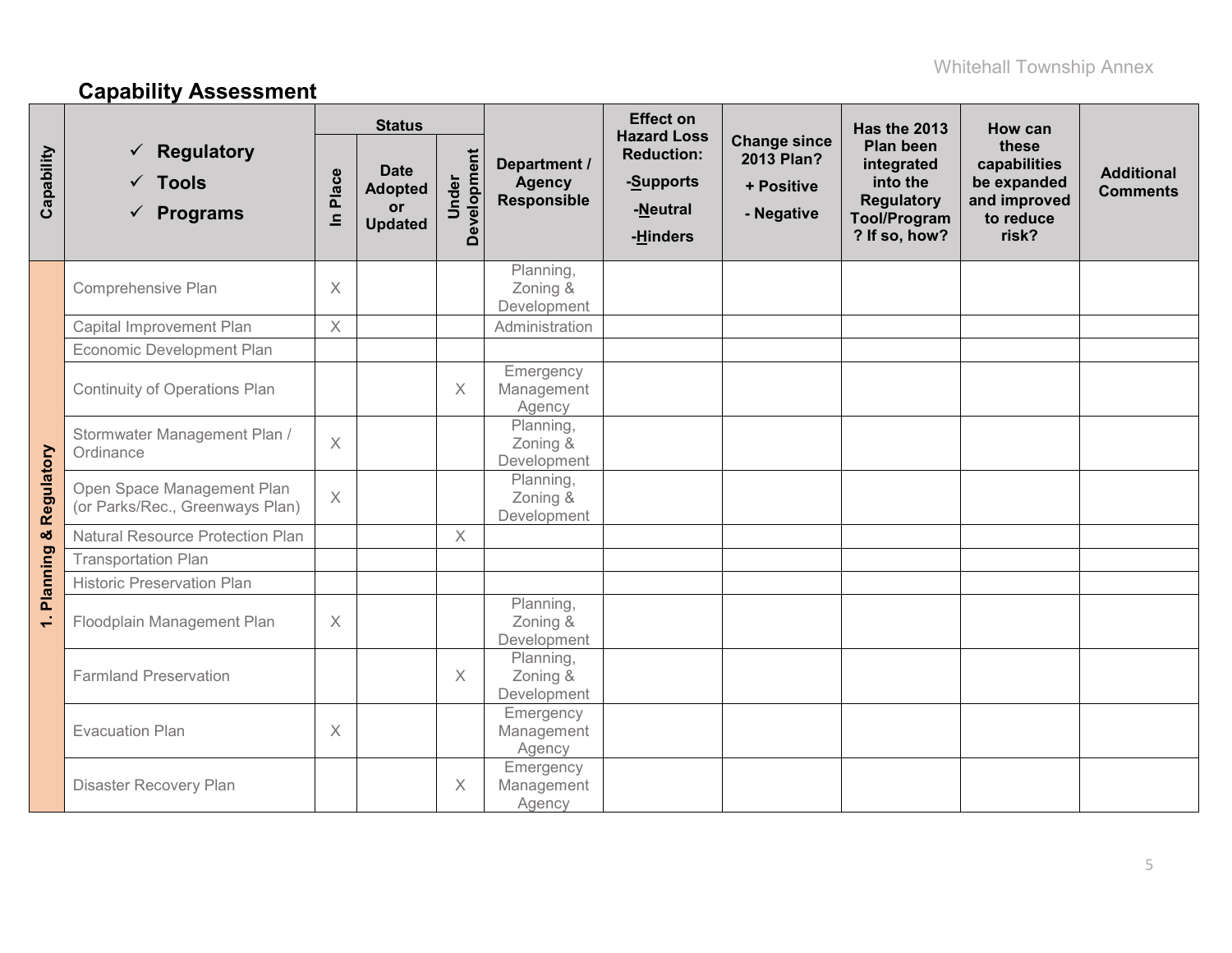|                                 |                                                                       | <b>Status</b> |                                                       |                      |                                                     | <b>Effect on</b>                                                             |                                                               | Has the 2013                                                                                     | How can                                                                    |                                      |
|---------------------------------|-----------------------------------------------------------------------|---------------|-------------------------------------------------------|----------------------|-----------------------------------------------------|------------------------------------------------------------------------------|---------------------------------------------------------------|--------------------------------------------------------------------------------------------------|----------------------------------------------------------------------------|--------------------------------------|
| Capability                      | <b>Regulatory</b><br>✓<br>$\checkmark$ Tools<br>$\checkmark$ Programs | Place<br>르    | <b>Date</b><br><b>Adopted</b><br>or<br><b>Updated</b> | Under<br>Development | Department /<br><b>Agency</b><br><b>Responsible</b> | <b>Hazard Loss</b><br><b>Reduction:</b><br>-Supports<br>-Neutral<br>-Hinders | <b>Change since</b><br>2013 Plan?<br>+ Positive<br>- Negative | Plan been<br>integrated<br>into the<br><b>Regulatory</b><br><b>Tool/Program</b><br>? If so, how? | these<br>capabilities<br>be expanded<br>and improved<br>to reduce<br>risk? | <b>Additional</b><br><b>Comments</b> |
|                                 | <b>Hazard Mitigation Plan</b>                                         | $\times$      |                                                       |                      | Emergency<br>Management<br>Agency                   |                                                                              |                                                               |                                                                                                  |                                                                            |                                      |
| & Regulatory                    | <b>Emergency Operations Plan</b>                                      | X             |                                                       |                      | Emergency<br>Management<br>Agency                   |                                                                              |                                                               |                                                                                                  |                                                                            |                                      |
|                                 | <b>Zoning Regulations</b>                                             | X             |                                                       |                      | Planning,<br>Zoning &<br>Development                |                                                                              |                                                               |                                                                                                  |                                                                            |                                      |
|                                 | <b>Floodplain Regulations</b>                                         | $\times$      |                                                       |                      | Planning,<br>Zoning &<br>Development                |                                                                              |                                                               |                                                                                                  |                                                                            |                                      |
| Planning                        | <b>NFIP Participation</b>                                             | X             |                                                       |                      | Planning,<br>Zoning &<br>Development                |                                                                              |                                                               |                                                                                                  |                                                                            |                                      |
| - 1<br>$\overline{\phantom{0}}$ | <b>Building Code</b>                                                  | $\times$      |                                                       |                      | Planning,<br>Zoning &<br>Development                |                                                                              |                                                               |                                                                                                  |                                                                            |                                      |
|                                 | Fire Code                                                             | X             |                                                       |                      | Planning,<br>Zoning &<br>Development                |                                                                              |                                                               |                                                                                                  |                                                                            |                                      |
|                                 | Other                                                                 |               |                                                       |                      |                                                     |                                                                              |                                                               |                                                                                                  |                                                                            |                                      |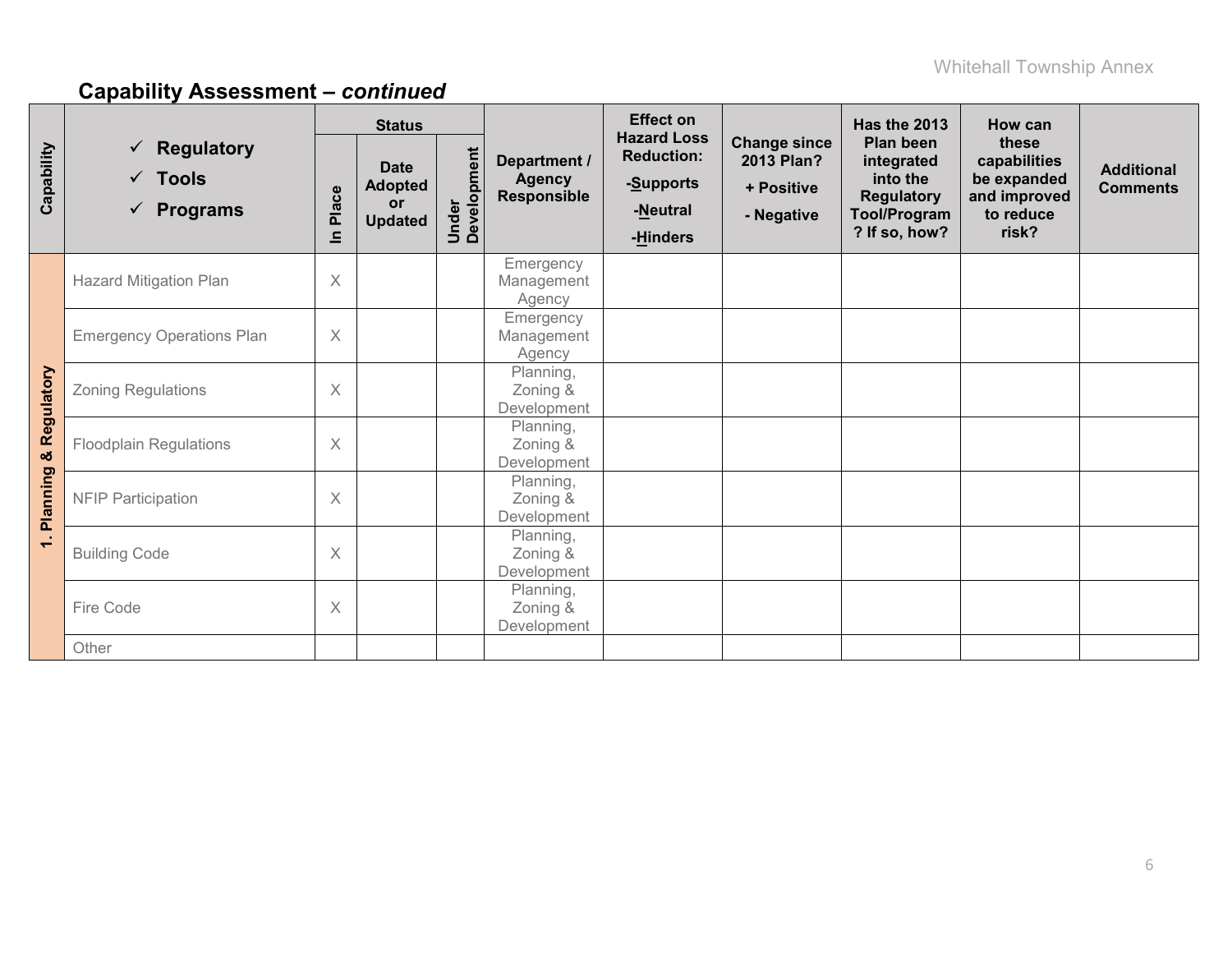| Capability         | $\checkmark$ Staff<br><b>Personnel</b><br><b>Resources</b><br>$\checkmark$                                                       | Yes      | <b>No</b> | Department /<br><b>Agency</b>        | Change<br><b>since 2013</b><br>Plan?<br>+ Positive<br>- Negative | How can these<br>capabilities be<br>expanded and<br>improved to<br>reduce risk? | <b>Additional</b><br><b>Comments</b> |
|--------------------|----------------------------------------------------------------------------------------------------------------------------------|----------|-----------|--------------------------------------|------------------------------------------------------------------|---------------------------------------------------------------------------------|--------------------------------------|
|                    | Planners (with land use / land development knowledge)                                                                            | X        |           | Planning,<br>Zoning &<br>Development |                                                                  |                                                                                 |                                      |
|                    | Planners or engineers (with natural and / or human-caused hazards<br>knowledge)                                                  | $\times$ |           | Planning,<br>Zoning &<br>Development |                                                                  |                                                                                 |                                      |
|                    | Engineers or professionals trained in building and / or infrastructure<br>construction practices (including building inspectors) | $\times$ |           | Planning,<br>Zoning &<br>Development |                                                                  |                                                                                 |                                      |
| Technology         | <b>Emergency Manager</b>                                                                                                         | X        |           | Emergency<br>Management<br>Agency    |                                                                  |                                                                                 |                                      |
| ×                  | Floodplain administrator / manager                                                                                               | $\times$ |           | Planning,<br>Zoning &<br>Development |                                                                  |                                                                                 |                                      |
| Administrative     | Land surveyors                                                                                                                   | $\times$ |           | Planning,<br>Zoning &<br>Development |                                                                  |                                                                                 |                                      |
| $\dot{\mathbf{r}}$ | Staff familiar with the hazards of the community                                                                                 | $\times$ |           | Planning,<br>Zoning &<br>Development |                                                                  |                                                                                 |                                      |
|                    | Personnel skilled in Geographical Information Systems (GIS) and / or<br>FEMA's HAZUS program                                     | $\times$ |           | Planning,<br>Zoning &<br>Development |                                                                  |                                                                                 |                                      |
|                    | Grant writers or fiscal staff to handle large / complex grants<br>Other                                                          | $\times$ |           | Administration                       |                                                                  |                                                                                 |                                      |
|                    |                                                                                                                                  |          |           |                                      |                                                                  |                                                                                 |                                      |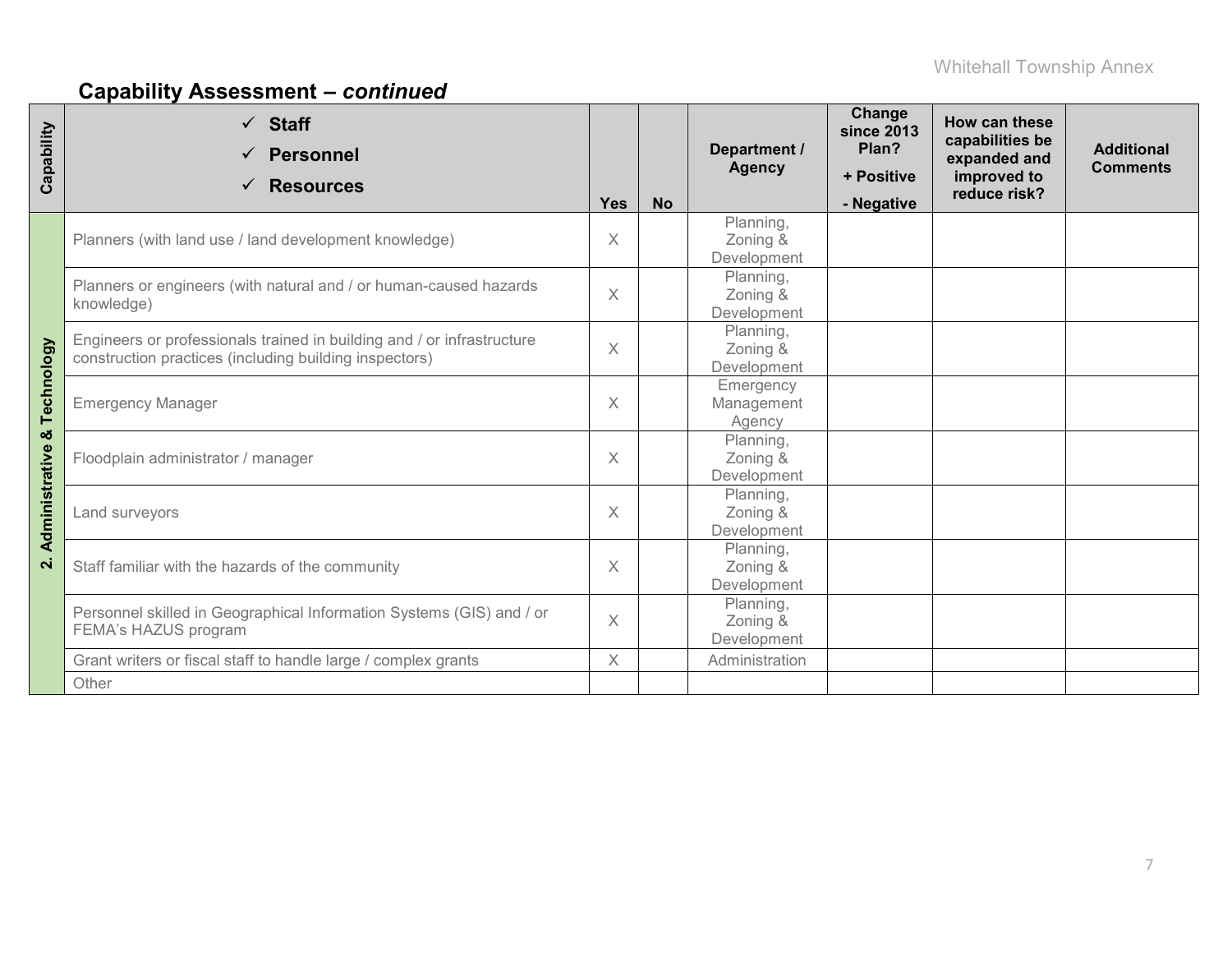| Capability      |                                                         | <b>Yes</b> | <b>No</b> | Department /<br><b>Agency</b>     | <b>Change since</b><br>2013 Plan?<br>+ Positive<br>- Negative | How can these<br>capabilities be<br>expanded and<br>improved to<br>reduce risk? | <b>Additional</b><br><b>Comments</b> |
|-----------------|---------------------------------------------------------|------------|-----------|-----------------------------------|---------------------------------------------------------------|---------------------------------------------------------------------------------|--------------------------------------|
|                 | Capital improvement programming                         | X.         |           | Administration                    |                                                               |                                                                                 |                                      |
|                 | <b>Community Development Block Grants (CDBG)</b>        | X          |           | Planning, Zoning<br>& Development |                                                               |                                                                                 |                                      |
|                 | Special purposes taxes                                  |            |           |                                   |                                                               |                                                                                 |                                      |
| $\overline{5}$  | Gas / Electricity utility fees                          |            |           |                                   |                                                               |                                                                                 |                                      |
| Ø)<br><b>P2</b> | Water / Sewer fees                                      |            |           |                                   |                                                               |                                                                                 |                                      |
| Cial            | Stormwater utility fees                                 | X          |           | Planning, Zoning<br>& Development |                                                               |                                                                                 |                                      |
| Finano          | Development impact fees                                 | X          |           | Planning, Zoning<br>& Development |                                                               |                                                                                 |                                      |
| က               | General obligation, revenue, and / or special tax bonds | X          |           | Administration                    |                                                               |                                                                                 |                                      |
|                 | Partnering arrangements or intergovernmental agreements | X          |           | Administration                    |                                                               |                                                                                 |                                      |
|                 | Other                                                   |            |           |                                   |                                                               |                                                                                 |                                      |

| Capability    | Program<br>$\checkmark$<br>Organization                                                                                                                           | Yes      | <b>No</b> | <b>Department / Agency</b>                        | <b>Change since</b><br>2013 Plan?<br>+ Positive<br>- Negative | How can these<br>capabilities be<br>expanded and<br>improved to<br>reduce risk? | <b>Additional</b><br><b>Comments</b> |
|---------------|-------------------------------------------------------------------------------------------------------------------------------------------------------------------|----------|-----------|---------------------------------------------------|---------------------------------------------------------------|---------------------------------------------------------------------------------|--------------------------------------|
|               | <b>Firewise Communities Certification</b>                                                                                                                         |          | $\times$  |                                                   |                                                               |                                                                                 |                                      |
|               | <b>StormReady Certification</b>                                                                                                                                   |          | X         |                                                   |                                                               |                                                                                 |                                      |
|               | Natural disaster or safety-related school programs                                                                                                                |          |           |                                                   |                                                               |                                                                                 |                                      |
| Outreach<br>ೲ | Ongoing public education or information programs such<br>as, responsible water use, fire safety, household<br>preparedness, and environmental education.          |          |           | Fire Dept, Emergency Management<br>Agency         |                                                               |                                                                                 |                                      |
|               | Public-private partnership initiatives addressing disaster<br>related issues.                                                                                     |          |           | <b>Emergency Management Agency</b>                |                                                               |                                                                                 |                                      |
| Education     | Local citizen groups or non-profit organizations focused<br>on environmental protection, emergency preparedness,<br>access and functional needs populations, etc. | $\times$ |           | <b>Emergency Management</b><br>Agency, Recreation |                                                               |                                                                                 |                                      |
|               | Other                                                                                                                                                             |          |           |                                                   |                                                               |                                                                                 |                                      |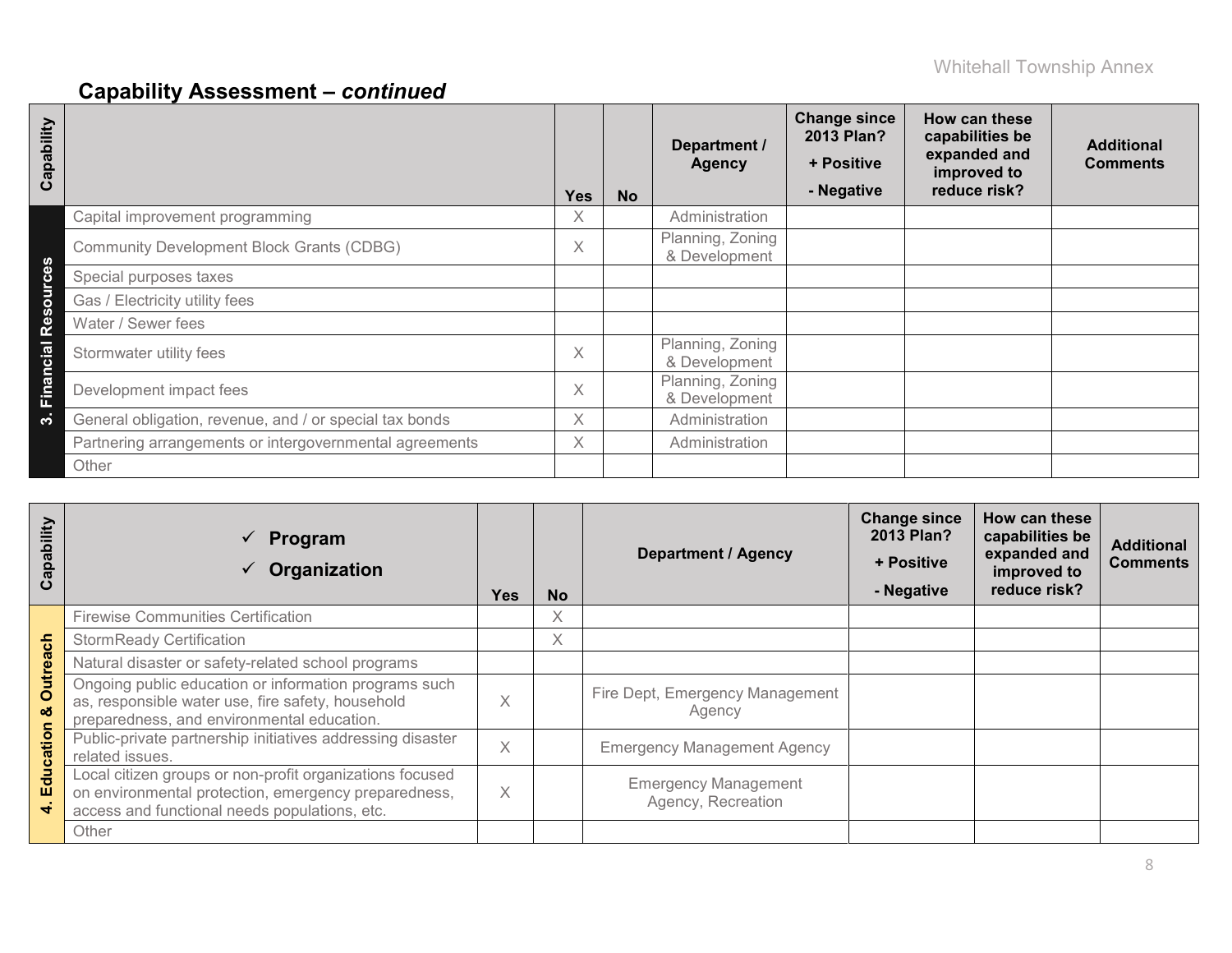| E<br>ھ               |                               | <b>Degree of Capability</b> |                   |      | <b>Change since the 2013 Hazard</b><br><b>Mitigation Plan?</b> | <b>Additional Comments</b> |  |
|----------------------|-------------------------------|-----------------------------|-------------------|------|----------------------------------------------------------------|----------------------------|--|
| <u>թզ</u><br>ပိ      |                               | Limited                     | <b>Moderate</b>   | High | If so, how?                                                    |                            |  |
|                      | Planning and Regulatory       |                             |                   | X    |                                                                |                            |  |
| nent<br>Self<br>assm | Administrative and Technical  |                             |                   | Χ    |                                                                |                            |  |
| <u>ທີ່ 8</u>         | Financial                     |                             | $\checkmark$<br>∧ |      |                                                                |                            |  |
| ⋖                    | <b>Education and Outreach</b> |                             | $\checkmark$<br>∧ |      |                                                                |                            |  |

### **Known or Anticipated Future Development / Redevelopment**

| Development /<br><b>Property Name</b> | <b>Type of Development</b> | <b>Number of Structures</b> | Location | <b>Known Hazard Zone</b> | <b>Description / Status</b> |
|---------------------------------------|----------------------------|-----------------------------|----------|--------------------------|-----------------------------|
| No known development at this<br>time. |                            |                             |          |                          |                             |

### **Natural & Non-Natural Event History Specific to Whitehall Township**

| Type of Event and Date(s)               | <b>FEMA Disaster #</b><br>(if applicable) | Local Damage(s) or Loss(es)                                |
|-----------------------------------------|-------------------------------------------|------------------------------------------------------------|
| Straight Line Winds - 7/2015            | N/A                                       | Unknown                                                    |
| Winter Storm Jonas - 1/2016             | DR-4267-PA                                | Unknown                                                    |
| Pennsylvania COVID-19 Pandemic - 1/2020 | DR-4506-PA                                | Emergency Protective measures to combat COVID-19 Pandemic. |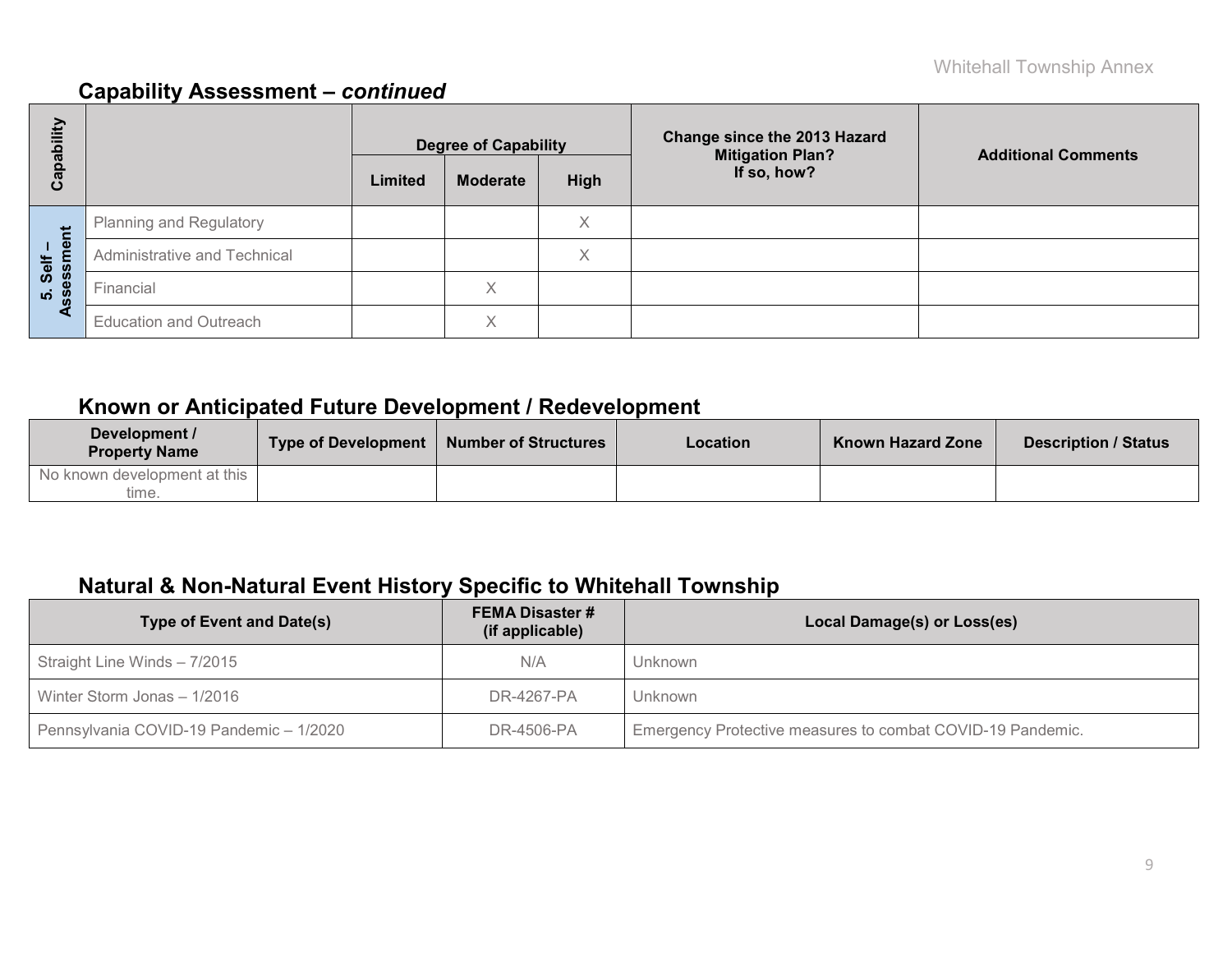# **2013 Municipal Action Plan Status**

|                |                                                                                                                                                                                                                                                                                                                                                                                                                                                                               |                                                |                      | <b>Status</b>                 |                         |              |                                                        |
|----------------|-------------------------------------------------------------------------------------------------------------------------------------------------------------------------------------------------------------------------------------------------------------------------------------------------------------------------------------------------------------------------------------------------------------------------------------------------------------------------------|------------------------------------------------|----------------------|-------------------------------|-------------------------|--------------|--------------------------------------------------------|
|                | <b>Existing Mitigation Action</b><br>(from 2013 Hazard Mitigation Plan)                                                                                                                                                                                                                                                                                                                                                                                                       | $\boldsymbol{\omega}$<br>No Progres<br>Unknown | Progress<br>$\equiv$ | ontinuous<br>$\tilde{\Omega}$ | ompleted<br>$\tilde{O}$ | Discontinued | <b>Additional Comments</b>                             |
| $\mathbf{1}$   | Norfolk Southern Culvert over Coplay Creek - Engineering and removal of flow restriction from<br>the original 1910 design of the culvert. At present, SR 1010 ADT of 15,000 closes. Water Street<br>homes are without fire services during flooding due to the weight restriction and poor condition<br>of the bridge to the north (SR 1014) that is the only other access to Water Street. 5 businesses<br>in the area of Eberhart Road must close during times of flooding. | $\times$                                       |                      |                               |                         |              |                                                        |
| $\mathbf{2}$   | Overlook Basin Upgrades at Overlook Road - Upsize the existing outfall piping to keep flows<br>underground to the Jordan Creek. The emergency spillway for this basin uses three township<br>roads and Rt.145 to convey the stormwater to the Jordan Creek during overtop conditions. The<br>roadways are mass transit and school bus routes coupled with high pedestrian traffic; such<br>exposure in this corridor would be eliminated.                                     | $\times$                                       |                      |                               |                         |              |                                                        |
| $\overline{3}$ | Whitehall Police Department Emergency Generator replacement/upgrade- Presently the PD<br>emergency generator only provides emergency lighting during power outages. The goal is to<br>replace the generator upgrading to full stand-alone operation of the PD with 24 hours operation<br>of 50 employees.                                                                                                                                                                     | $\times$                                       |                      |                               |                         |              |                                                        |
| 4              | Sinkhole on Florida Avenue - sinkhole remediation to protect infrastructure, which has caused<br>substantial damage to one residential structure and threatens neighboring homes, streets and<br>infrastructure.                                                                                                                                                                                                                                                              |                                                |                      |                               | $\times$                |              | Action not carried through to<br>the 2018 Action Plan. |
| 5              | Traffic/Evacuation/Emergency Route flooding                                                                                                                                                                                                                                                                                                                                                                                                                                   | $\times$                                       |                      |                               |                         |              |                                                        |
| 6              | Development of Emergency Mgt. Office and EOC                                                                                                                                                                                                                                                                                                                                                                                                                                  |                                                |                      | $\mathsf X$                   |                         |              |                                                        |
| $\overline{7}$ | Work with PennDOT to conduct additional studies of the impacts of removing the 5th Street<br>bridge, which is adjacent and parallels SR 1015.                                                                                                                                                                                                                                                                                                                                 |                                                |                      | X.                            |                         |              |                                                        |
| 8              | Work with Lehigh County EMA to install backup power at the Whitehall Township Authority,<br>1901 Schadt Avenue. This project part of the Lehigh Countywide Generator Project, funded<br>through 2008 LPDM.                                                                                                                                                                                                                                                                    |                                                |                      |                               | $\times$                |              | Action not carried through to<br>the 2018 Action Plan. |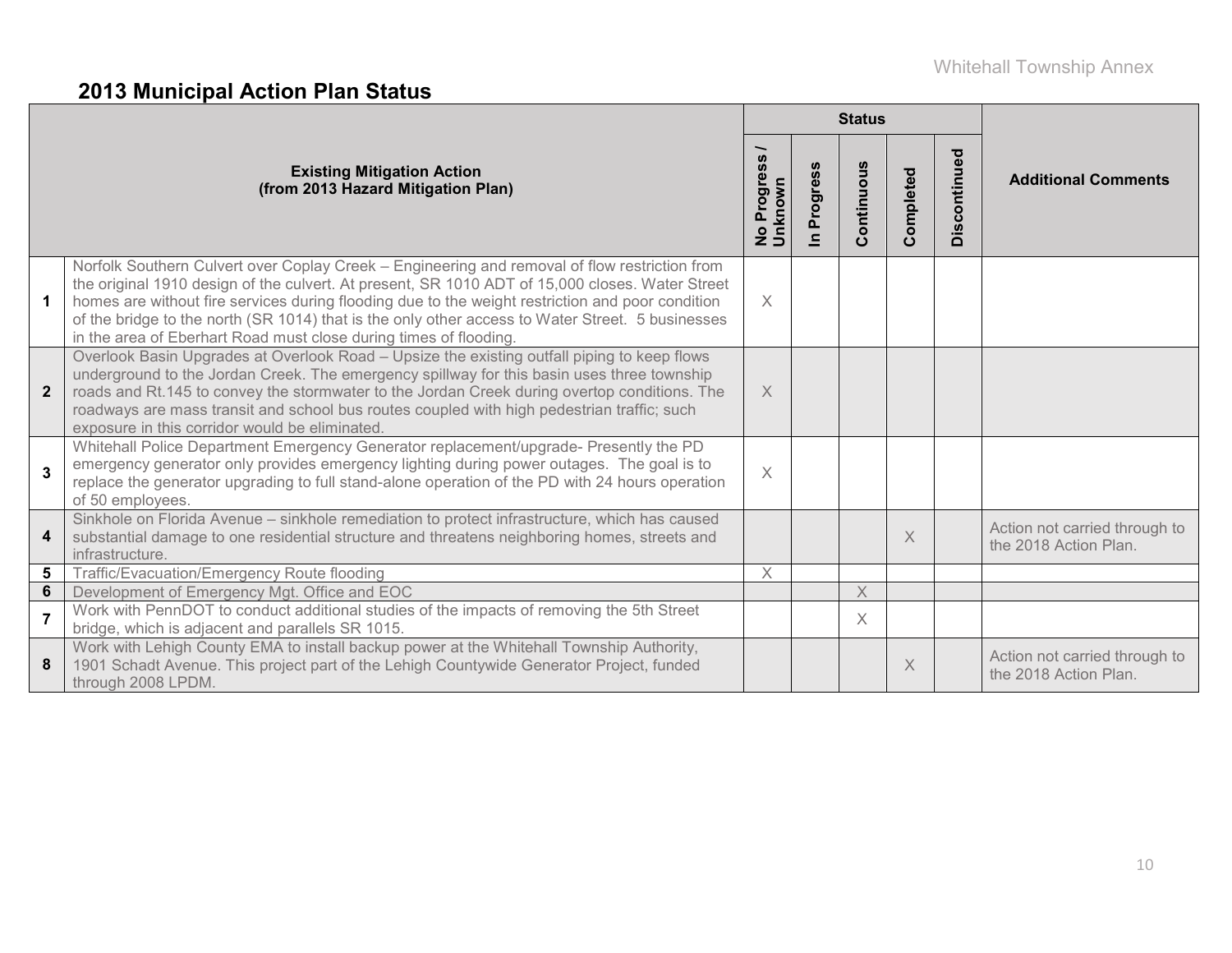# **2013 Municipal Action Plan Status –** *continued*

|    |                                                                                                                                                                                                                                                                                                                                                                                                                                                                                                                                                                                                                                                                                                                                                                                                                                                                   |                                        |                          | <b>Status</b> |           |              |                            |
|----|-------------------------------------------------------------------------------------------------------------------------------------------------------------------------------------------------------------------------------------------------------------------------------------------------------------------------------------------------------------------------------------------------------------------------------------------------------------------------------------------------------------------------------------------------------------------------------------------------------------------------------------------------------------------------------------------------------------------------------------------------------------------------------------------------------------------------------------------------------------------|----------------------------------------|--------------------------|---------------|-----------|--------------|----------------------------|
|    | <b>Existing Mitigation Action</b><br>(from 2013 Hazard Mitigation Plan)                                                                                                                                                                                                                                                                                                                                                                                                                                                                                                                                                                                                                                                                                                                                                                                           | SS.<br>Progres<br>No Progre<br>Unknown | Progress<br>$\mathbf{r}$ | Continuous    | Completed | Discontinued | <b>Additional Comments</b> |
| 9  | Retrofit structures located in hazard-prone areas to protect structures from future damage, with<br>repetitive loss and severe repetitive loss properties as priority.<br>Specifically identified are the following:<br>- Residences on Creekside Road (incl. 2 Repetitive Loss)<br>Phase 1: Identify appropriate candidates for retrofitting based on cost-effectiveness versus<br>relocation.<br>Phase 2: Where retrofitting is determined to be a viable option, work with property owners<br>toward implementation of that action based on available funding from FEMA and local match<br>availability.                                                                                                                                                                                                                                                       | $\times$                               |                          |               |           |              |                            |
| 10 | Purchase, or relocate structures located in hazard- prone areas to protect structures from future<br>damage, with repetitive loss and severe repetitive loss properties as priority. Specifically<br>identified are the following:<br>- Residences on Creekside Road (incl. 2 Repetitive Loss)<br>- Sinkhole remediation to protect infrastructure near private home, which has suffered significant<br>sinkhole damage. Twp will follow procedures to mitigate future involvement of neighboring<br>homes, streets, and infrastructure.<br>Phase 1: Identify appropriate candidates for relocation based on cost-effectiveness versus<br>retrofitting.<br>Phase 2: Where relocation is determined to be a viable option, work with property owners<br>toward implementation of that action based on available funding from FEMA and local match<br>availability. | $\times$                               |                          |               |           |              |                            |
| 11 | Maintain compliance with and good-standing in the NFIP including adoption and enforcement of<br>floodplain management requirements (e.g. regulating all new and substantially improved<br>construction in Special Hazard Flood Areas), floodplain identification and mapping, and flood<br>insurance outreach to the community.<br>Further, continue to meet and/or exceed the minimum NFIP standards and criteria through the<br>following NFIP- related continued compliance actions identified below.                                                                                                                                                                                                                                                                                                                                                          |                                        |                          | $\times$      |           |              |                            |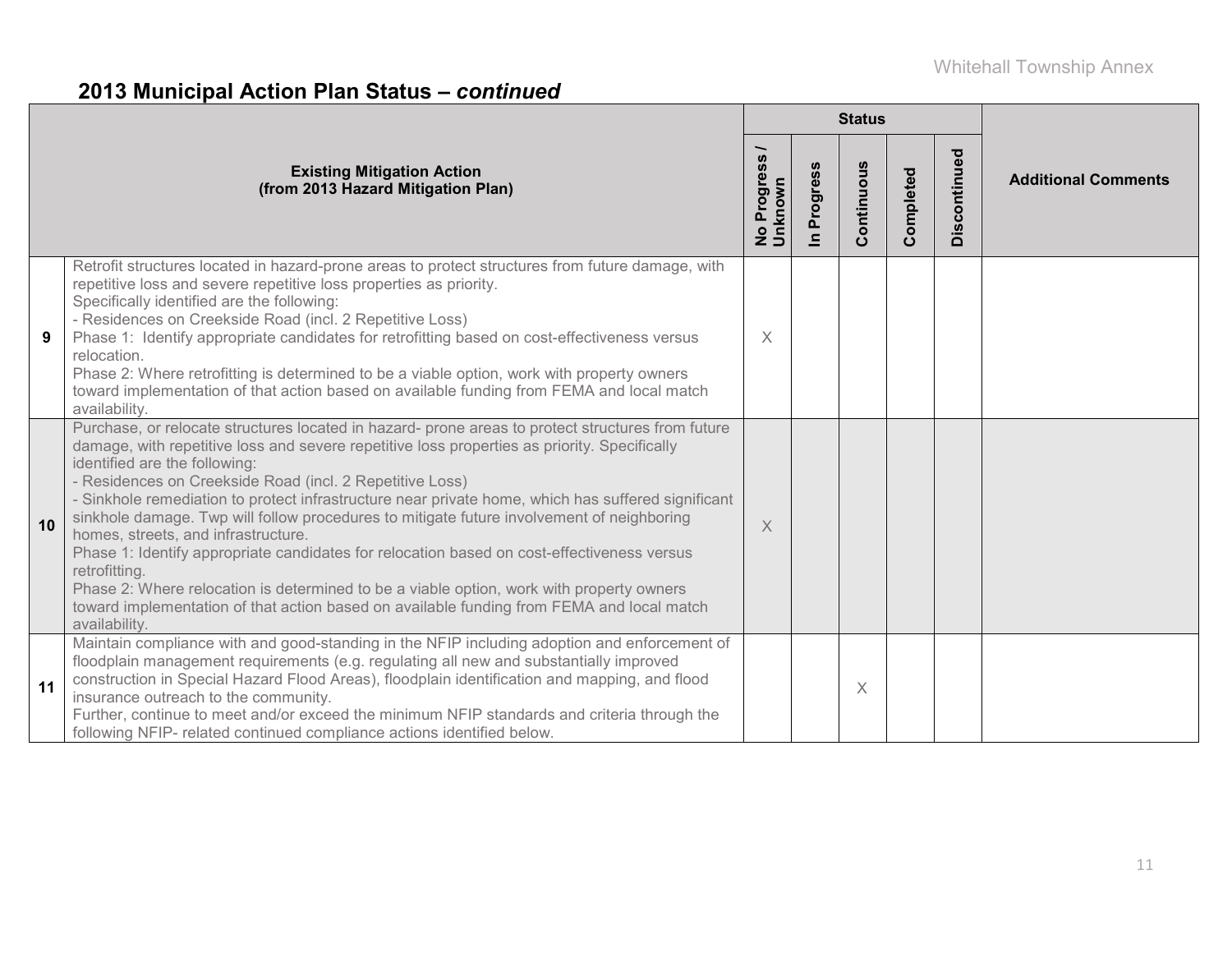# **2013 Municipal Action Plan Status –** *continued*

|    |                                                                                                                                                                                                                                                                                                                                                                                                                                                                                                                                                                                                                                                                                                                                                                                                                                                                                                                                                                                                                                                                                                                                             |                                  |                        | <b>Status</b> |           |              |                            |
|----|---------------------------------------------------------------------------------------------------------------------------------------------------------------------------------------------------------------------------------------------------------------------------------------------------------------------------------------------------------------------------------------------------------------------------------------------------------------------------------------------------------------------------------------------------------------------------------------------------------------------------------------------------------------------------------------------------------------------------------------------------------------------------------------------------------------------------------------------------------------------------------------------------------------------------------------------------------------------------------------------------------------------------------------------------------------------------------------------------------------------------------------------|----------------------------------|------------------------|---------------|-----------|--------------|----------------------------|
|    | <b>Existing Mitigation Action</b><br>(from 2013 Hazard Mitigation Plan)                                                                                                                                                                                                                                                                                                                                                                                                                                                                                                                                                                                                                                                                                                                                                                                                                                                                                                                                                                                                                                                                     | Progress<br>No Progre<br>Unknown | Progress<br>$\epsilon$ | Continuous    | Completed | Discontinued | <b>Additional Comments</b> |
| 12 | Conduct and facilitate community and public education and outreach for residents and<br>businesses to include, but not be limited to, the following to promote and effect natural hazard<br>risk reduction:<br>- Provide and maintain links to the HMP website, and regularly post notices on the<br>County/municipal homepage(s) referencing the HMP webpages.<br>- Prepare and distribute informational letters to flood vulnerable property owners and<br>neighborhood associations, explaining the availability of mitigation grant funding to mitigate their<br>properties, and instructing them on how they can learn more and implement mitigation.<br>- Use email notification systems and newsletters to better educate the public on flood insurance,<br>the availability of mitigation grant funding, and personal natural hazard risk reduction measures.<br>- Work with neighborhood associations, civic and business groups to disseminate information on<br>flood insurance and the availability of mitigation grant funding.<br>- Have already recommended sinkhole insurance to residents through the Township Newsletter. |                                  |                        | X             |           |              |                            |
| 13 | Begin the process to adopt higher regulatory standards to manage flood risk (i.e. increased<br>freeboard, cumulative substantial damage/improvements).                                                                                                                                                                                                                                                                                                                                                                                                                                                                                                                                                                                                                                                                                                                                                                                                                                                                                                                                                                                      |                                  | X                      |               |           |              |                            |
| 14 | Determine if a Community Assistance Visit (CAV) or Community Assistance Contact (CAC) is<br>needed, and schedule if needed.                                                                                                                                                                                                                                                                                                                                                                                                                                                                                                                                                                                                                                                                                                                                                                                                                                                                                                                                                                                                                 | $\times$                         |                        |               |           |              |                            |
| 15 | Have designated NFIP Floodplain Administrator (FPA) become a Certified Floodplain Manager<br>through the ASFPM, and pursue relevant continuing education training such as FEMA Benefit-<br>Cost Analysis.                                                                                                                                                                                                                                                                                                                                                                                                                                                                                                                                                                                                                                                                                                                                                                                                                                                                                                                                   |                                  | X                      |               |           |              |                            |
| 16 | Participate in the Community Rating System (CRS) to further manage flood risk and reduce<br>flood insurance premiums for NFIP policyholders. This shall start with the submission to FEMA-<br>DHS of a Letter of Intent to join CRS, followed by the completion and submission of an<br>application to the program once the community's current compliance with the NFIP is<br>established.                                                                                                                                                                                                                                                                                                                                                                                                                                                                                                                                                                                                                                                                                                                                                 | X                                |                        |               |           |              |                            |
| 17 | Archive elevation certificates                                                                                                                                                                                                                                                                                                                                                                                                                                                                                                                                                                                                                                                                                                                                                                                                                                                                                                                                                                                                                                                                                                              |                                  |                        | $\times$      |           |              |                            |
| 18 | Continue to support the implementation, monitoring, maintenance, and updating of this Plan, as<br>defined in Section 7.0                                                                                                                                                                                                                                                                                                                                                                                                                                                                                                                                                                                                                                                                                                                                                                                                                                                                                                                                                                                                                    |                                  |                        | $\times$      |           |              |                            |
| 19 | Complete the ongoing updates of the Comprehensive Emergency Management Plans                                                                                                                                                                                                                                                                                                                                                                                                                                                                                                                                                                                                                                                                                                                                                                                                                                                                                                                                                                                                                                                                |                                  |                        | $\times$      |           |              |                            |
| 20 | Create/enhance/ maintain mutual aid agreements with neighboring communities for continuity of<br>operations.                                                                                                                                                                                                                                                                                                                                                                                                                                                                                                                                                                                                                                                                                                                                                                                                                                                                                                                                                                                                                                |                                  |                        | $\times$      |           |              |                            |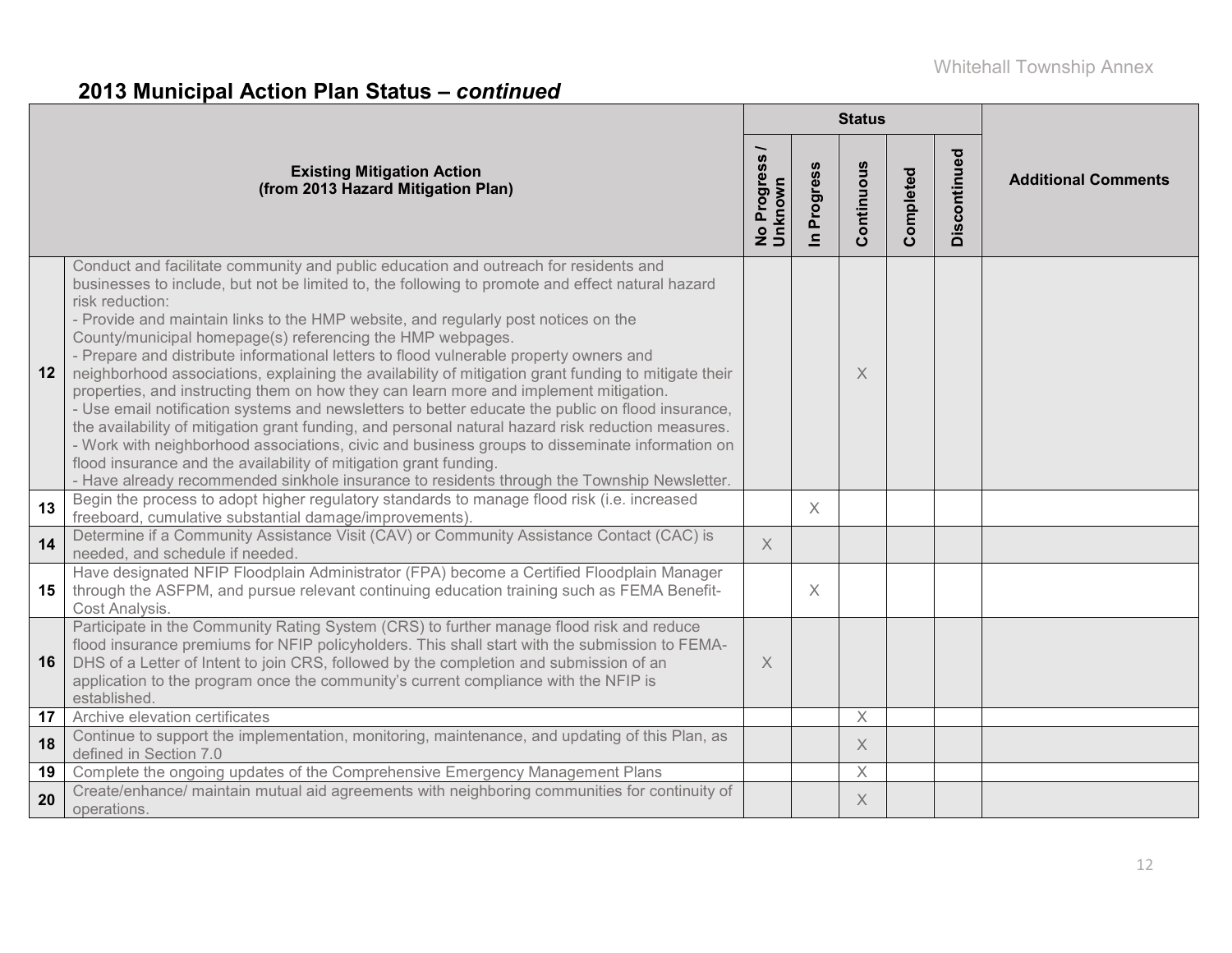### **2013 Municipal Action Plan Status –** *continued*

|    |                                                                                                                                                                                                                                                                                         |          |    |   | <b>Status</b>                         |                        |                            |
|----|-----------------------------------------------------------------------------------------------------------------------------------------------------------------------------------------------------------------------------------------------------------------------------------------|----------|----|---|---------------------------------------|------------------------|----------------------------|
|    | <b>Existing Mitigation Action</b><br>(from 2013 Hazard Mitigation Plan)                                                                                                                                                                                                                 | nknow    | ರಾ |   | 亟<br>mplet<br>$\overline{\mathbf{o}}$ | <u>isc</u><br>$\Omega$ | <b>Additional Comments</b> |
| 21 | Identify and develop agreements with entities that can provide support with FEMA/PEMA<br>paperwork after disasters; qualified damage assessment personnel - Improve post-disaster<br>capabilities - damage assessment; FEMA/PEMA paperwork compilation, submissions, record<br>keeping. | $\times$ |    |   |                                       |                        |                            |
| 22 | Work with regional agencies (i.e. County and PEMA) to help develop damage assessment<br>capabilities at the local level through such things as training programs, certification of qualified<br>individuals (e.g. code officials, floodplain managers, engineers).                      |          |    | X |                                       |                        |                            |

#### **Notes:**

**1.** Actions not carried through to the 2018 Action Plan are so noted.

**2.** To maintain National Flood Insurance Program (NFIP) compliance, actions related to the NFIP were carried through to the 2018 Action Plan even if identified by the municipality as completed.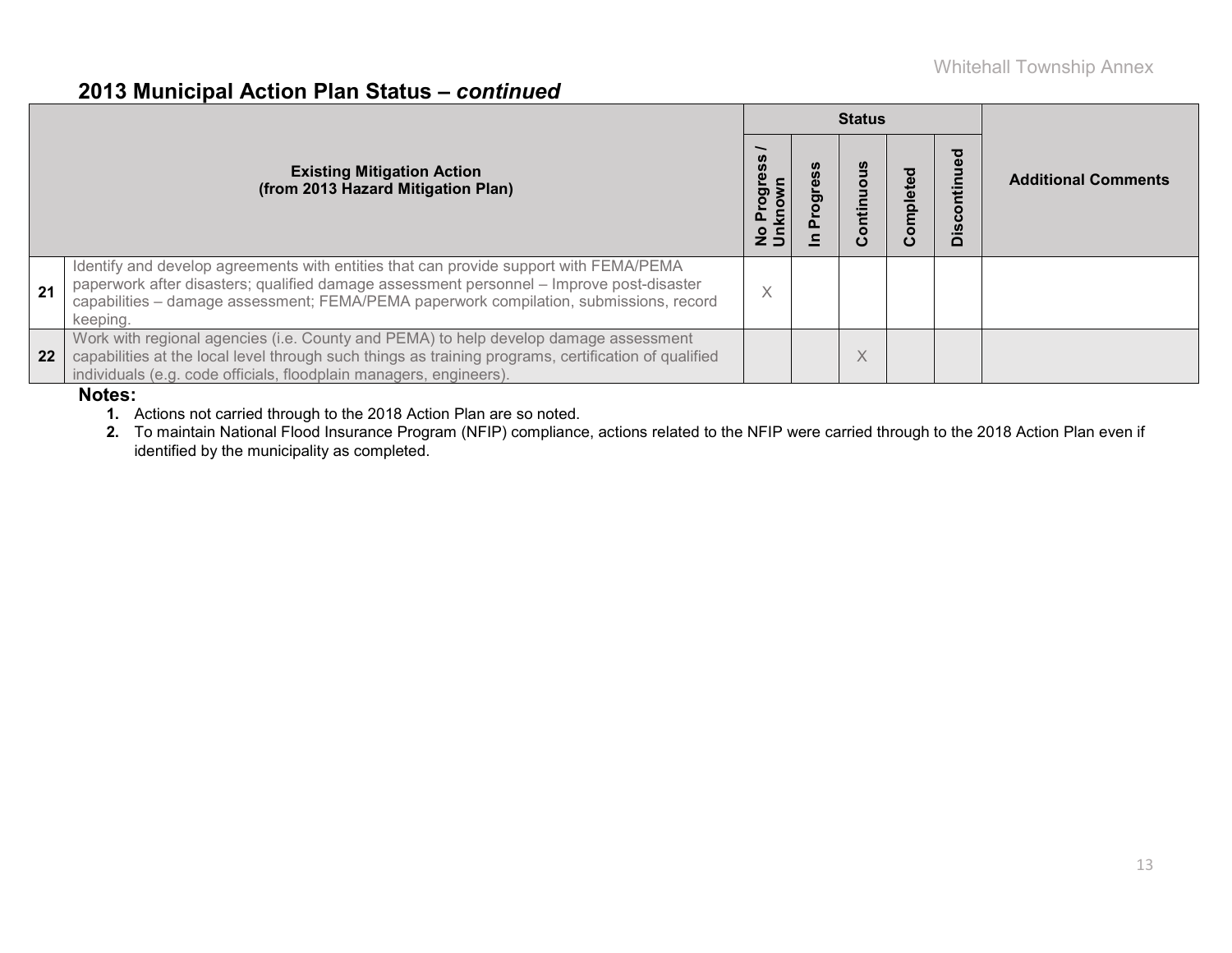# **2018 Mitigation Action Plan**

|                | <b>Mitigation Action</b>                                                                                                                                                                                                                                                                                                                                                                                                                                                                              | <b>Mitigation</b><br><b>Technique</b><br>Category | Hazard(s)<br><b>Addressed</b>                                         | <b>Priority</b><br>(H/M/L) | <b>Estimated</b><br>Cost | <b>Potential</b><br><b>Funding</b> | <b>Lead Agency</b><br>/ Department                               | Implementation<br><b>Schedule</b>      | <b>Applies to</b><br>New and / or<br><b>Existing</b><br><b>Structures</b> |
|----------------|-------------------------------------------------------------------------------------------------------------------------------------------------------------------------------------------------------------------------------------------------------------------------------------------------------------------------------------------------------------------------------------------------------------------------------------------------------------------------------------------------------|---------------------------------------------------|-----------------------------------------------------------------------|----------------------------|--------------------------|------------------------------------|------------------------------------------------------------------|----------------------------------------|---------------------------------------------------------------------------|
| 1.             | Norfolk Southern Culvert over Coplay<br>Creek – Engineering and removal of<br>flow restriction from the original 1910<br>design of the culvert. At present, SR<br>1010 ADT of 15,000 closes. Water<br>Street homes are without fire services<br>during flooding due to the weight<br>restriction and poor condition of the<br>bridge to the north (SR 1014) that is<br>the only other access to<br>Water Street. 5 businesses in the<br>area of Eberhart Road must close<br>during times of flooding. | Structure &<br>Infrastructure                     | Flood                                                                 | High                       | Medium                   | <b>TBD</b>                         | Township with<br>support from<br>Township<br><b>Public Works</b> | Long-term<br>(depending on<br>funding) | Existing                                                                  |
| $\overline{2}$ | Overlook Basin Upgrades at Overlook<br>Road - Upsize the existing outfall<br>piping to keep flows underground to<br>the Jordan Creek. The emergency<br>spillway for this basin uses three<br>township roads and Rt.145 to convey<br>the stormwater to the Jordan Creek<br>during overtop conditions. The<br>roadways are mass transit and school<br>bus routes coupled with high<br>pedestrian traffic; such exposure in<br>this corridor would be eliminated.                                        | Structure &<br>Infrastructure                     | Flood                                                                 | Medium                     | <b>High</b>              | <b>TBD</b>                         | Township                                                         | Long-term<br>(depending on<br>funding) | <b>New</b>                                                                |
| 3              | <b>Whitehall Police Department</b><br>Emergency Generator replacement /<br>upgrade - Presently the PD<br>emergency generator only provides<br>emergency lighting during power<br>outages. The goal is to replace the<br>generator upgrading to full stand-<br>alone operation of the PD with 24<br>hours operation of 50 employees.                                                                                                                                                                   | Structure &<br>Infrastructure                     | Windstorm/<br>Tornado,<br>Winter<br>Storm;<br>Utility<br>Interruption | Medium                     | High                     | <b>TBD</b>                         | Township<br><b>Public Works</b><br>and Police<br>Department      | Long-term<br>(depending on<br>funding) | Existing                                                                  |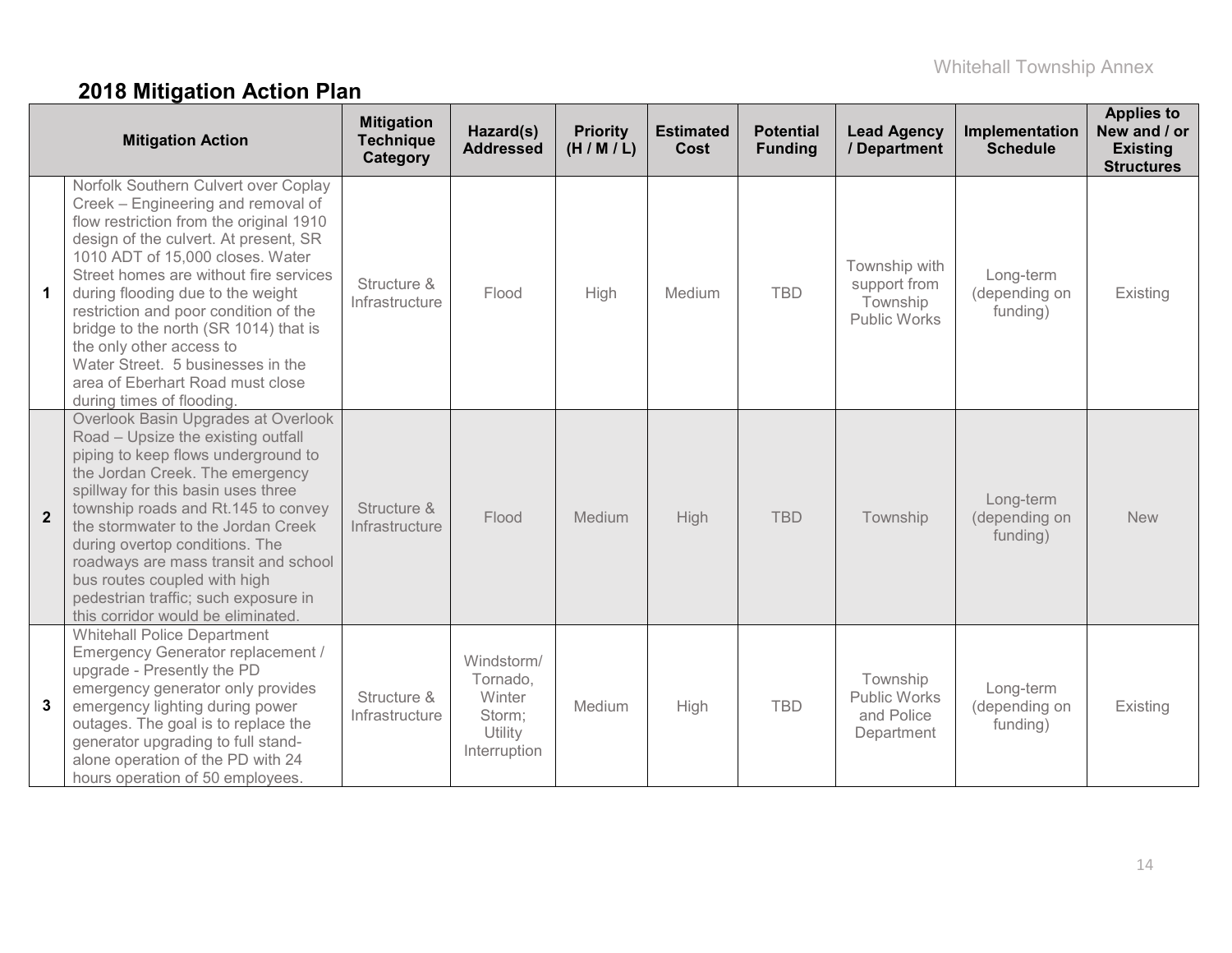|                | <b>Mitigation Action</b>                                                                                                                                                                                                                                                                                                                                                                                                                                                                                                                                                                                                             | <b>Mitigation</b><br><b>Technique</b><br>Category | Hazard(s)<br><b>Addressed</b> | <b>Priority</b><br>(H/M/L) | <b>Estimated</b><br>Cost | <b>Potential</b><br><b>Funding</b>                                                                                      | <b>Lead Agency</b><br>/ Department                                                                                           | Implementation<br><b>Schedule</b>      | <b>Applies to</b><br>New and / or<br><b>Existing</b><br><b>Structures</b> |
|----------------|--------------------------------------------------------------------------------------------------------------------------------------------------------------------------------------------------------------------------------------------------------------------------------------------------------------------------------------------------------------------------------------------------------------------------------------------------------------------------------------------------------------------------------------------------------------------------------------------------------------------------------------|---------------------------------------------------|-------------------------------|----------------------------|--------------------------|-------------------------------------------------------------------------------------------------------------------------|------------------------------------------------------------------------------------------------------------------------------|----------------------------------------|---------------------------------------------------------------------------|
| $\overline{4}$ | Traffic/Evacuation/Emergency Route<br>flooding                                                                                                                                                                                                                                                                                                                                                                                                                                                                                                                                                                                       | Education &<br>Awareness                          | All Hazards                   | Medium                     | Low                      | Federal,<br>State,<br>Municipal<br>funding                                                                              | Township<br>Police, Fire<br>and Public<br>Works                                                                              | Long-term                              | Existing                                                                  |
| 5              | Development of Emergency Mgt.<br>Office and EOC                                                                                                                                                                                                                                                                                                                                                                                                                                                                                                                                                                                      | Structure &<br>Infrastructure                     | All Hazards                   | Medium                     | Low                      | <b>TBD</b>                                                                                                              | Township<br>Office of<br>Emergency<br>Management                                                                             | Long-term<br>(depending on<br>funding) | N/A                                                                       |
| 6              | Work with PennDOT to conduct<br>additional studies of the impacts of<br>removing the 5th Street bridge, which<br>is adjacent and parallels SR 1015.                                                                                                                                                                                                                                                                                                                                                                                                                                                                                  | Structure &<br>Infrastructure                     | Traffic<br><b>Accidents</b>   | Low                        | Low                      | Federal,<br><b>State</b><br>funding                                                                                     | Township<br>Engineering<br>with<br>PennDOT                                                                                   | Long-term<br>(depending on<br>funding) | Existing                                                                  |
| $\overline{7}$ | Retrofit structures located in hazard-<br>prone areas to protect structures from<br>future damage, with repetitive loss<br>and severe repetitive loss properties<br>as priority. Specifically identified are<br>the following: - Residences on<br>Creekside Road (incl. 2 Repetitive<br>Loss)<br>Phase 1: Identify appropriate<br>candidates for retrofitting based on<br>cost-effectiveness versus relocation.<br>Phase 2: Where retrofitting is<br>determined to be a viable option,<br>work with property owners toward<br>implementation of that action based<br>on available funding from FEMA and<br>local match availability. | Structure &<br>Infrastructure                     | Flood                         | Medium-<br>High            | Medium                   | <b>FEMA</b><br>Mitigation<br>Grant<br>Programs<br>and local<br>budget<br>(or<br>property<br>owner)<br>for cost<br>share | Municipality<br>(via Municipal<br>Engineer/NFIP<br>Floodplain<br>Administrator)<br>with support<br>from PEMA,<br><b>FEMA</b> | Long-term<br>(depending on<br>funding) | Existing                                                                  |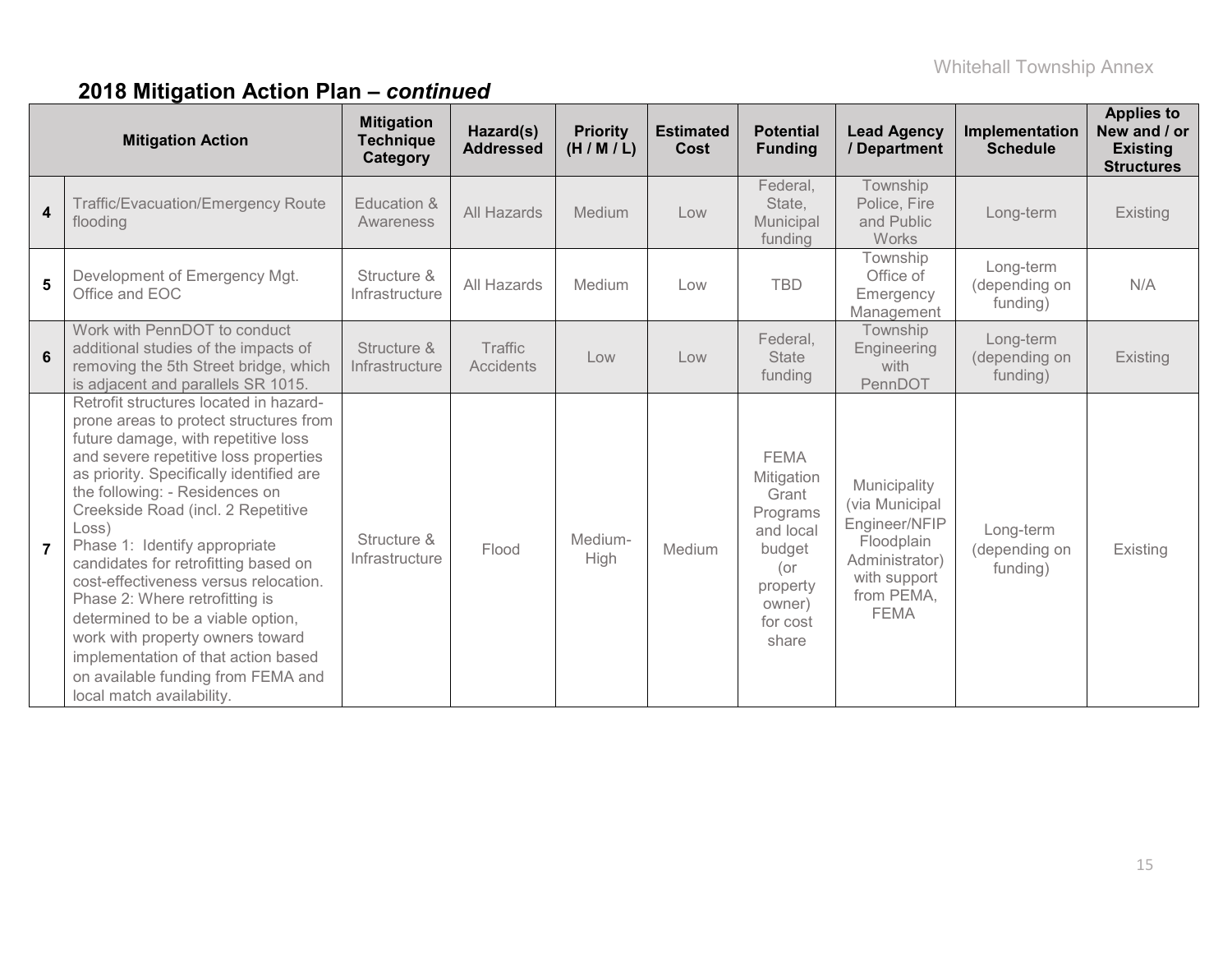|   | <b>Mitigation Action</b>                                                                                                                                                                                                                                                                                                                                                                                                                                                                                                                                                                                                                                                                                                                                                                                                                                                                                 | <b>Mitigation</b><br>Technique<br>Category | Hazard(s)<br><b>Addressed</b> | <b>Priority</b><br>(H/M/L) | <b>Estimated</b><br>Cost | <b>Potential</b><br><b>Funding</b>                                                                                      | <b>Lead Agency</b><br>/ Department                                                                                           | Implementation<br><b>Schedule</b>      | <b>Applies to</b><br>New and / or<br><b>Existing</b><br><b>Structures</b> |
|---|----------------------------------------------------------------------------------------------------------------------------------------------------------------------------------------------------------------------------------------------------------------------------------------------------------------------------------------------------------------------------------------------------------------------------------------------------------------------------------------------------------------------------------------------------------------------------------------------------------------------------------------------------------------------------------------------------------------------------------------------------------------------------------------------------------------------------------------------------------------------------------------------------------|--------------------------------------------|-------------------------------|----------------------------|--------------------------|-------------------------------------------------------------------------------------------------------------------------|------------------------------------------------------------------------------------------------------------------------------|----------------------------------------|---------------------------------------------------------------------------|
| 8 | Purchase, or relocate structures<br>located in hazard- prone areas to<br>protect structures from future<br>damage, with repetitive loss and<br>severe repetitive loss properties as<br>priority. Specifically identified are the<br>following:<br>- Residences on Creekside Road<br>(incl. 2 Repetitive Loss)<br>- Sinkhole remediation to protect<br>infrastructure near private home,<br>which has suffered significant<br>sinkhole damage. Twp will follow<br>procedures to mitigate future<br>involvement of neighboring homes,<br>streets, and infrastructure.<br>Phase 1: Identify appropriate<br>candidates for relocation based on<br>cost-effectiveness versus retrofitting.<br>Phase 2: Where relocation is<br>determined to be a viable option,<br>work with property owners toward<br>implementation of that action based<br>on available funding from FEMA and<br>local match availability. | Structure &<br>Infrastructure              | Flood                         | Medium-<br>High            | <b>High</b>              | <b>FEMA</b><br>Mitigation<br>Grant<br>Programs<br>and local<br>budget<br>(or<br>property<br>owner)<br>for cost<br>share | Municipality<br>(via Municipal<br>Engineer/NFIP<br>Floodplain<br>Administrator)<br>with support<br>from PEMA,<br><b>FEMA</b> | Long-term<br>(depending on<br>funding) | <b>Existing</b>                                                           |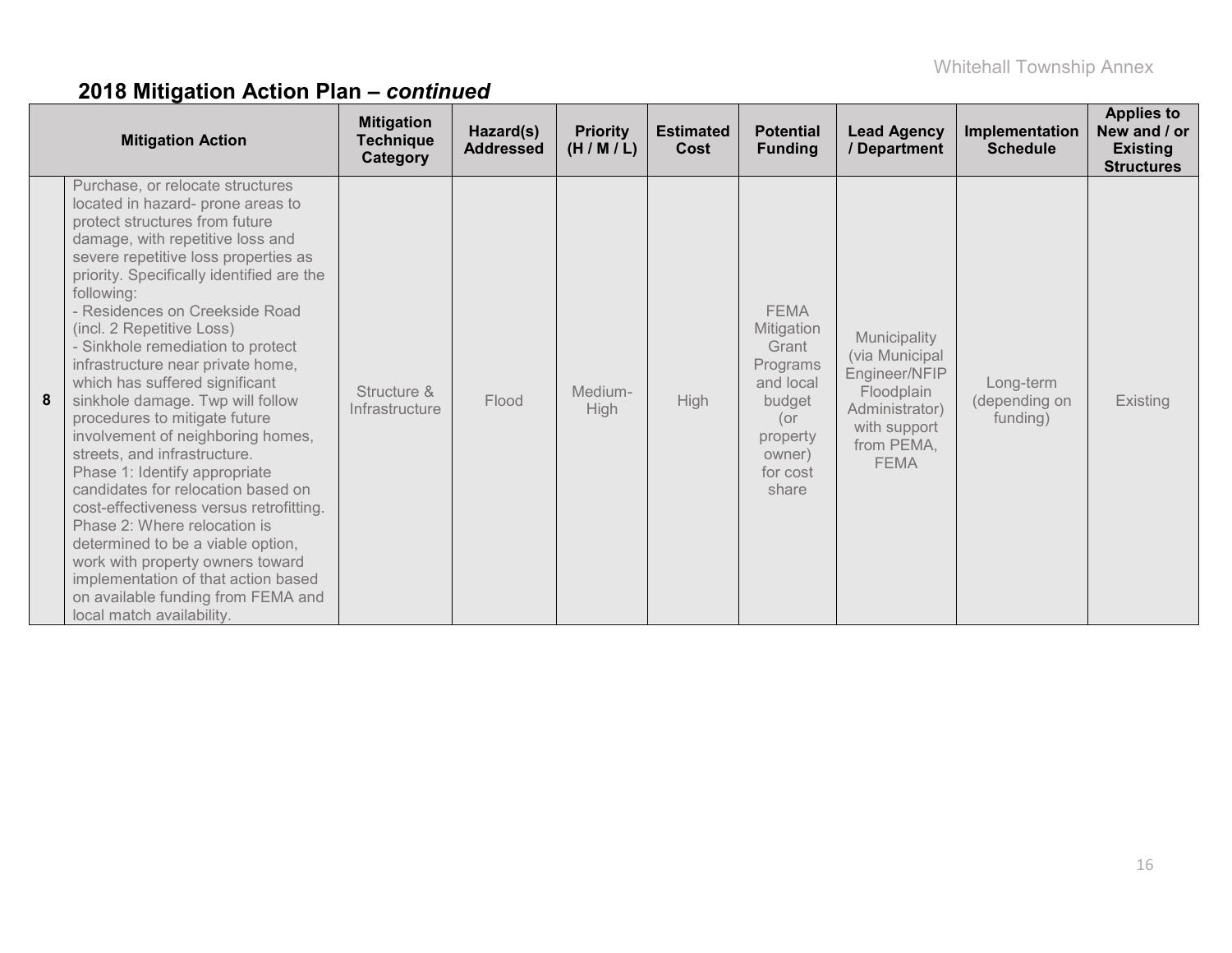|   | <b>Mitigation Action</b>                                                                                                                                                                                                                                                                                                                                                                                                                                                                                                             | <b>Mitigation</b><br><b>Technique</b><br>Category | Hazard(s)<br><b>Addressed</b> | <b>Priority</b><br>(H/M/L) | <b>Estimated</b><br>Cost | <b>Potential</b><br><b>Funding</b> | <b>Lead Agency</b><br>/ Department                                                                                               | Implementation<br><b>Schedule</b> | <b>Applies to</b><br>New and / or<br><b>Existing</b><br><b>Structures</b> |
|---|--------------------------------------------------------------------------------------------------------------------------------------------------------------------------------------------------------------------------------------------------------------------------------------------------------------------------------------------------------------------------------------------------------------------------------------------------------------------------------------------------------------------------------------|---------------------------------------------------|-------------------------------|----------------------------|--------------------------|------------------------------------|----------------------------------------------------------------------------------------------------------------------------------|-----------------------------------|---------------------------------------------------------------------------|
| 9 | Maintain compliance with and good-<br>standing in the NFIP including<br>adoption and enforcement of<br>floodplain management requirements<br>(e.g. regulating all new and<br>substantially improved construction<br>in Special Hazard Flood Areas),<br>floodplain identification and mapping,<br>and flood insurance outreach to the<br>community.<br>Further, continue to meet and/or<br>exceed the minimum NFIP standards<br>and criteria through the following<br>NFIP- related continued compliance<br>actions identified below. | Local plans<br>×.<br>Regulations                  | Flood                         | <b>High</b>                | $Low -$<br>Medium        | Municipal<br><b>Budget</b>         | Municipality<br>(via Municipal<br>Engineer/NFIP<br>Floodplain<br>Administrator)<br>with support<br>from PEMA,<br><b>ISO FEMA</b> | Ongoing                           | New &<br>Existing                                                         |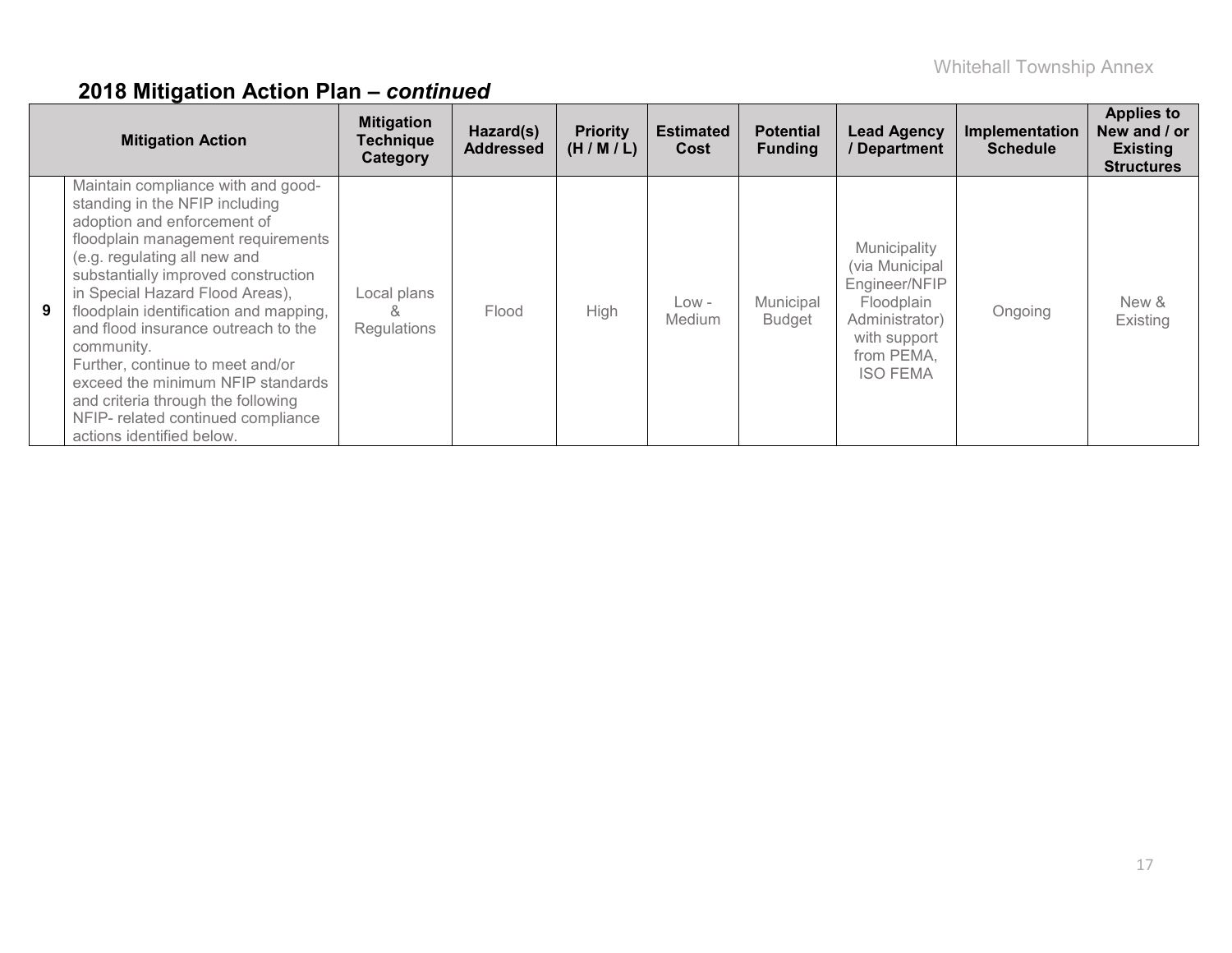|    | <b>Mitigation Action</b>                                                                                                                                                                                                                                                                                                                                                                                                                                                                                                                                                                                                                                                                                                                                                                                                                                                                                                                                                                                                                                                                                                                                                                                | <b>Mitigation</b><br><b>Technique</b><br>Category | Hazard(s)<br><b>Addressed</b> | <b>Priority</b><br>(H/M/L) | <b>Estimated</b><br>Cost | <b>Potential</b><br><b>Funding</b> | <b>Lead Agency</b><br>/ Department        | Implementation<br><b>Schedule</b> | <b>Applies to</b><br>New and / or<br><b>Existing</b><br><b>Structures</b> |
|----|---------------------------------------------------------------------------------------------------------------------------------------------------------------------------------------------------------------------------------------------------------------------------------------------------------------------------------------------------------------------------------------------------------------------------------------------------------------------------------------------------------------------------------------------------------------------------------------------------------------------------------------------------------------------------------------------------------------------------------------------------------------------------------------------------------------------------------------------------------------------------------------------------------------------------------------------------------------------------------------------------------------------------------------------------------------------------------------------------------------------------------------------------------------------------------------------------------|---------------------------------------------------|-------------------------------|----------------------------|--------------------------|------------------------------------|-------------------------------------------|-----------------------------------|---------------------------------------------------------------------------|
| 10 | Conduct and facilitate community<br>and public education and outreach<br>for residents and businesses to<br>include, but not be limited to, the<br>following to promote and effect<br>natural hazard risk reduction:<br>- Provide and maintain links to the<br>HMP website, and regularly post<br>notices on the County/municipal<br>homepage(s) referencing the HMP<br>webpages.<br>- Prepare and distribute informational<br>letters to flood vulnerable property<br>owners and neighborhood<br>associations, explaining the<br>availability of mitigation grant funding<br>to mitigate their properties, and<br>instructing them on how they can<br>learn more and implement mitigation.<br>- Use email notification systems and<br>newsletters to better educate the<br>public on flood insurance, the<br>availability of mitigation grant<br>funding, and personal natural hazard<br>risk reduction measures.<br>- Work with neighborhood<br>associations, civic and business<br>groups to disseminate information on<br>flood insurance and the availability of<br>mitigation grant funding.<br>- Have already recommended<br>sinkhole insurance to residents<br>through the Township Newsletter. | Education<br>& Awareness                          | All Hazards                   | High                       | Low-<br>Medium           | Municipal<br><b>Budget</b>         | Municipality<br>with PEMA,<br><b>FEMA</b> | Short-term                        | N/A                                                                       |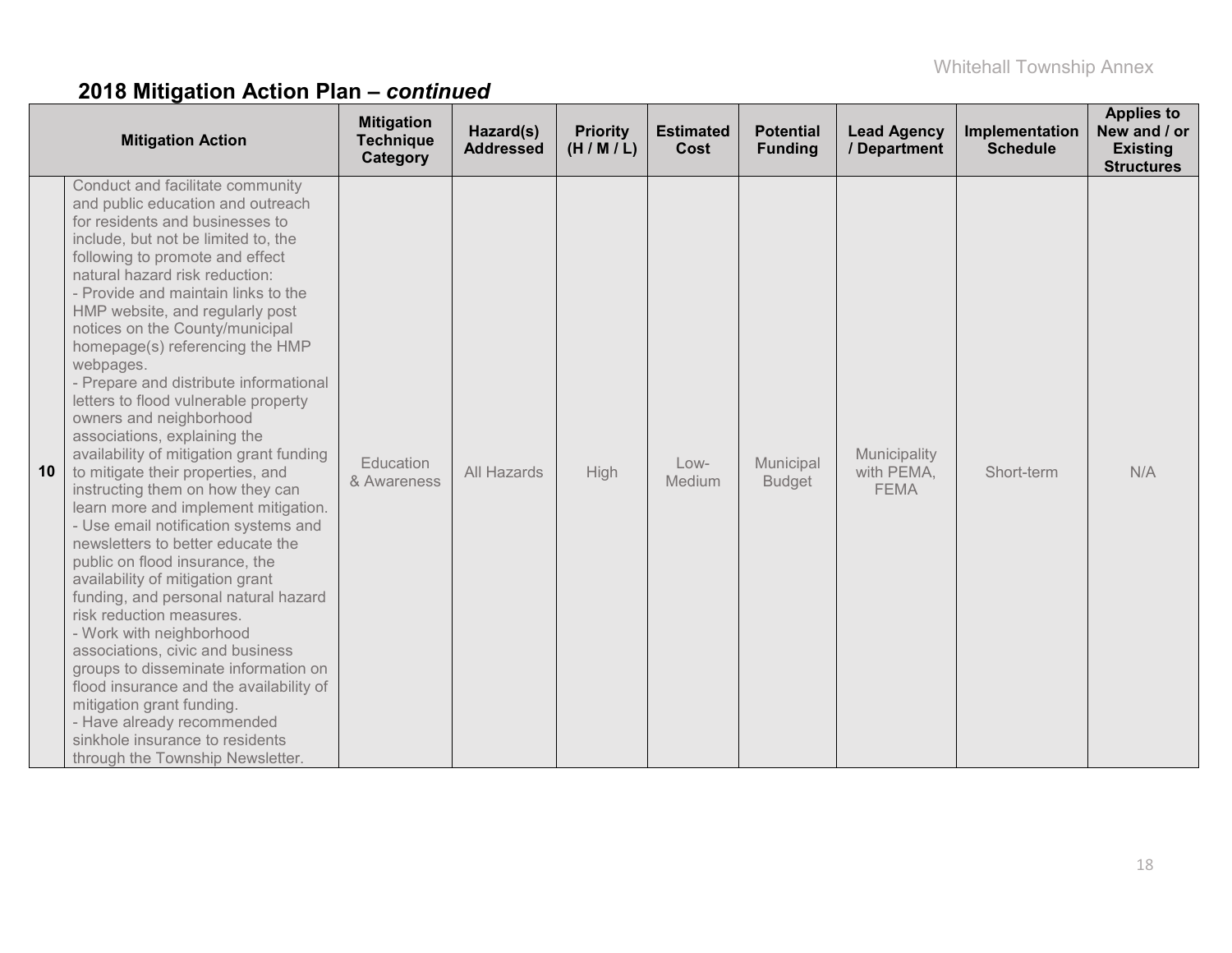|    | <b>Mitigation Action</b>                                                                                                                                                                                                                                                                                                                                                                                      | <b>Mitigation</b><br><b>Technique</b><br>Category | Hazard(s)<br><b>Addressed</b> | <b>Priority</b><br>(H/M/L) | <b>Estimated</b><br>Cost | <b>Potential</b><br><b>Funding</b> | <b>Lead Agency</b><br>/ Department                                                                                           | Implementation<br><b>Schedule</b>       | <b>Applies to</b><br>New and / or<br><b>Existing</b><br><b>Structures</b> |
|----|---------------------------------------------------------------------------------------------------------------------------------------------------------------------------------------------------------------------------------------------------------------------------------------------------------------------------------------------------------------------------------------------------------------|---------------------------------------------------|-------------------------------|----------------------------|--------------------------|------------------------------------|------------------------------------------------------------------------------------------------------------------------------|-----------------------------------------|---------------------------------------------------------------------------|
| 11 | Begin and/or continue the process to<br>adopt higher regulatory standards to<br>manage flood risk (i.e. increased<br>freeboard, cumulative substantial<br>damage/improvements).                                                                                                                                                                                                                               | Local plans<br>&<br>Regulations                   | Flood                         | High                       | Low                      | Municipal<br><b>Budget</b>         | Municipality<br>(via Municipal<br>Engineer/NFIP<br>Floodplain<br>Administrator)<br>with support<br>from PEMA,<br><b>FEMA</b> | Short-term                              | New &<br>Existing                                                         |
| 12 | Determine if a Community<br>Assistance Visit (CAV) or Community<br>Assistance Contact (CAC) is needed,<br>and schedule if needed.                                                                                                                                                                                                                                                                             | Local plans<br>&<br>Regulations                   | Flood                         | Medium                     | Low                      | Municipal<br><b>Budget</b>         | <b>NFIP</b><br>Floodplain<br>Administrator<br>with support<br>from PA DEP,<br>PEMA, FEMA                                     | Short-term                              | N/A                                                                       |
| 13 | Have designated NFIP Floodplain<br>Administrator (FPA) become a<br>Certified Floodplain Manager through<br>the ASFPM and/or pursue relevant<br>continuing education training such as<br>FEMA Benefit-Cost Analysis.                                                                                                                                                                                           | Local plans<br>&<br>Regulations                   | Flood                         | High                       | Low                      | Municipal<br><b>Budget</b>         | <b>NFIP</b><br>Floodplain<br>Administrator                                                                                   | Short-term<br>(depending on<br>funding) | N/A                                                                       |
| 14 | Participate in the Community Rating<br>System (CRS) to further manage<br>flood risk and reduce flood insurance<br>premiums for NFIP policyholders.<br>This shall start with the submission to<br>FEMA- DHS of a Letter of Intent to<br>join CRS, followed by the completion<br>and submission of an application to<br>the program once the community's<br>current compliance with the NFIP is<br>established. | Local plans<br>&<br>Regulations                   | Flood                         | Medium                     | Low                      | Municipal<br><b>Budget</b>         | <b>NFIP</b><br>Floodplain<br>Administrator<br>with support<br>from PA DEP,<br>PEMA, FEMA                                     | Short-term                              | N/A                                                                       |
| 15 | Obtain and archive elevation<br>certificates for NFIP compliance.                                                                                                                                                                                                                                                                                                                                             | Local plans<br>&<br><b>Regulations</b>            | Flood                         | High                       | Low                      | Municipal<br><b>Budget</b>         | <b>NFIP</b><br>Floodplain<br>Administrator                                                                                   | Ongoing                                 | N/A                                                                       |